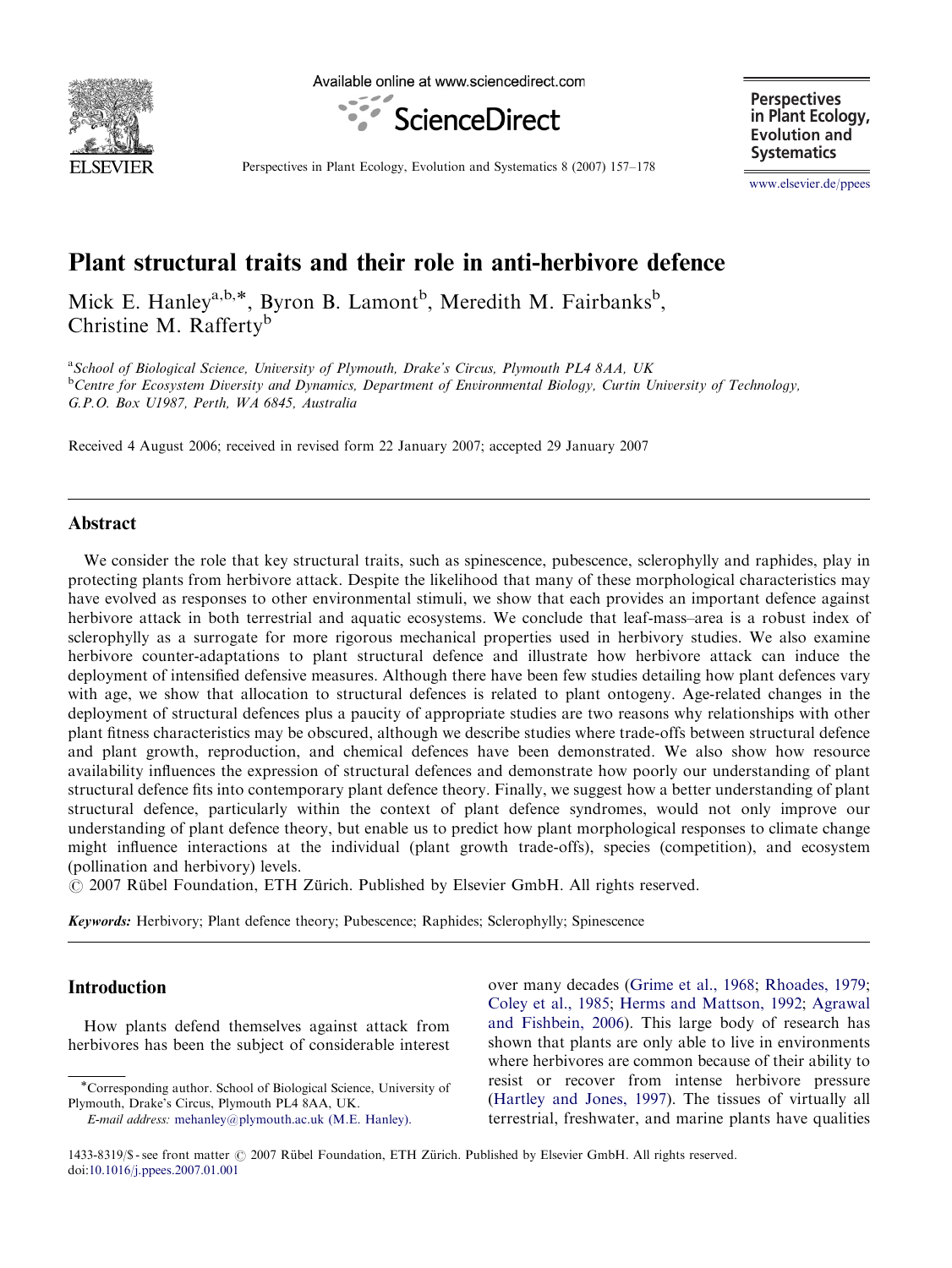that to some degree reduce herbivory, including low nitrogen concentration, low moisture content, toxins or digestibility-reducing compounds [\(Hay et al., 1994](#page-18-0); [Hartley and Jones, 1997](#page-18-0); [Cronin et al., 2002](#page-17-0)). Intuitively it seems clear that many of the benefits, trade-offs and constraints attributed to the possession of chemical deterrents [\(Edwards, 1989;](#page-17-0) [Herms and Mattson, 1992](#page-18-0); [Karban and Baldwin, 1997\)](#page-18-0) must also apply to the development of structural defences, such as spines, hairs and toughened leaves. However, while considerable interest has focused on interactions between herbivory and chemical defence, less attention has been paid to the types, development and deterrent role that plant structures play in plant–herbivore interactions [\(Grubb,](#page-18-0) [1992;](#page-18-0) [Schoonhoven et al., 2005](#page-20-0)). For example, in a recent review of ontogenetic changes in plant resistance to herbivory, of 17 papers considered only one included a structural component [\(Boege and Maquis, 2005\)](#page-16-0). Moreover, of the reviews examining plant structural defences, none considers more than a sub-set of potential structures [\(Myers and Bazely, 1991](#page-19-0); [Werker,](#page-21-0) [2000\)](#page-21-0), herbivore guilds ([Juniper and Southwood, 1986](#page-18-0); [Schoonhoven et al., 2005](#page-20-0)) or habitats [\(Borowitzka,](#page-16-0) [1982;](#page-16-0) [Fernandes, 1994](#page-17-0)). Our aim was to synthesise for the first time the way in which various types of plant structural defences affect the feeding behaviour of terrestrial and aquatic herbivores, and how their deployment is influenced by herbivore attack, resource availability, plant age and the conflicting demands imposed by plant growth, reproduction and chemical defence.

#### The concept of structural defence

Plants have a variety of herbivore-resistance mechanisms, generally assigned to two major categories: tolerance and avoidance. Some authors [\(Strauss and](#page-21-0) [Agrawal, 1999;](#page-21-0) [Stowe et al., 2000](#page-21-0)) consider 'defence' to be an umbrella term covering both avoidance and tolerance, but others ([Rosenthal and Kotanen, 1994](#page-20-0); [Boege and Maquis, 2005](#page-16-0)) make a distinction between a plant's tolerance of herbivore attack, and properties to avoid herbivory through defence. Avoidance involves some kind of structural (e.g. leaves surrounded by thorns – [Gowda, 1996\)](#page-17-0), chemical (e.g. the production of phenolics that deter herbivores from continued feeding following an initial bite – [Hanley and Lamont, 2001\)](#page-18-0), or phenological (e.g. the rapid turnover of vulnerable parts or avoidance of herbivores through timing of the life cycle – [Saltz and Ward, 2000](#page-20-0)) defence. Structural defences are avoidance mechanisms based on structural traits, whether these are conspicuous protrubances supported by the plant, or microscopic changes to cell wall thickness. A useful definition of structural defence (consistent with [Rosenthal and Kotanen, 1994;](#page-20-0) [Boege](#page-16-0) [and Maquis, 2005\)](#page-16-0) might therefore be: any morphological or anatomical trait that confers a fitness advantage to the plant by directly deterring herbivores from feeding on it.

#### Types of structural defence

Given the generality of our definition of structural defence, it is not surprising that many candidates for the role of structural deterrents emerge. These include various types of spines and thorns (spinescence), hairs (trichomes), toughened or hardened leaves (sclerophylly), and the incorporation of granular minerals into plant tissues. However, other forms of defence, such as mimicry (of objects such as stones and twigs, or other plants) and leaf presentation (leptophylly, rosette growth form, etc.) are not structural deterrents in the true sense as they do not involve physical contact with herbivores as the feedback mechanism. Our definition also excludes indirect defences such as domatia and extrafloral nectar glands that support populations of mutualist invertebrate defenders like ants. We also exclude resins and mucilage (produced by ducts and glandular trichomes), latex (produced by modified sieve tubes) and epicuticular waxes on the basis that these chemicals are not structural traits even though they may have some physical properties that reduce herbivore attack. See recent reviews by [Werker \(2000\),](#page-21-0) [Muller and](#page-19-0) [Riederer \(2005\)](#page-19-0) and [Konno et al. \(2006\)](#page-18-0) for further discussion of these defences.

We raise an additional structural trait here, 'divaricate branching', as it does not justify extended treatment elsewhere. Shoots with wiry stems produced at wide axillary angles such that they interweave is widespread among woody species in the New Zealand flora. This morphology confers some tolerance to wind and frost ([Darrow et al., 2001](#page-17-0)) and reduces water loss within the crown interior ([McGlone and Webb, 1981](#page-19-0)). Evidence for improved net carbon gain is equivocal as no controls were used nor is the phenomenon restricted to harsh climates [\(Kelly and Ogle, 1990;](#page-18-0) [Lusk, 2002](#page-19-0); [Bond et al.,](#page-16-0) [2004\)](#page-16-0). Instead, [Greenwood and Atkinson \(1977\)](#page-17-0) proposed that divaricate branching is a legacy of the evolutionary influence of New Zealand's extinct moas on plant resistance to browsing. In a well-executed study, [Bond et al. \(2004\)](#page-16-0) showed how equivalent extant birds, emus and ostriches, had great difficulty removing and ingesting such tangled branches. Divaricate juveniles suffered 30-70% less mass loss than nondivaricate adult shoots.

The above example demonstrates a particular difficulty with any issue in evolutionary ecology in that adaptations that arise in response to one selective force may also provide an advantage when the organism possessing them is faced with pressure from another.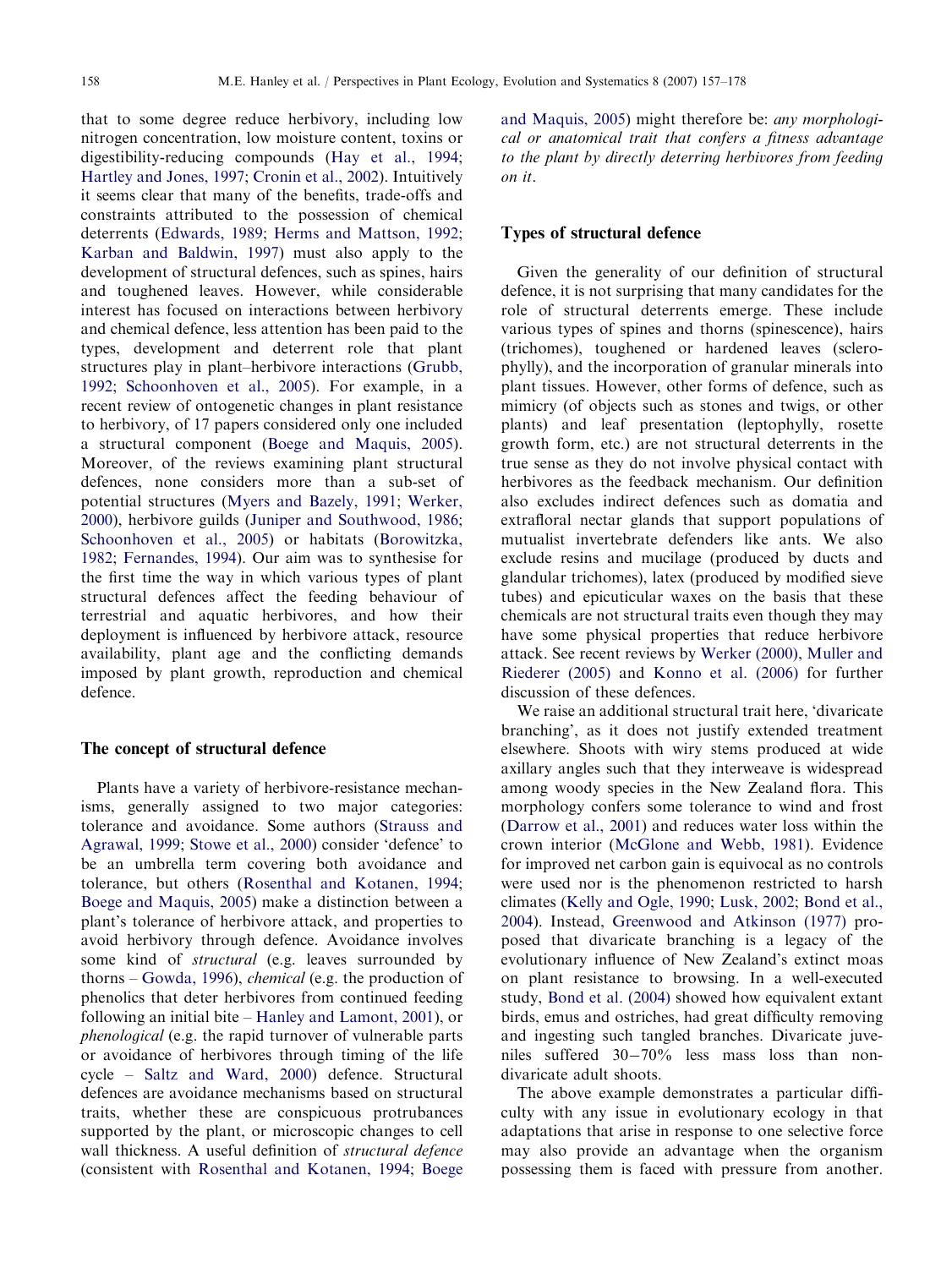Thus a major problem when identifying any kind of anti-herbivore defence is that these 'defences' may have evolved as a response to physiological stresses and not directly to herbivory – so-called 'neutral resistance' ([Edwards, 1989](#page-17-0)). Although [Strauss and Agrawal \(1999\)](#page-21-0) argue that ''a trait can be viewed as defensive even though defence is not its primary function'', it is important to identify whether a defensive trait has any other adaptive significance to the plant that possesses it. Therefore, we briefly consider alternative adaptive explanations for the structural defences considered below, while highlighting the need to consider plant defence not as a single trait, but as a group of linked characteristics that form coadapted complexes [\(Coley,](#page-16-0) [1983](#page-16-0); [Agrawal and Fishbein, 2006](#page-16-0)).

#### **Spinescence**

Spinescence is a collective term used to describe the plant structures spines, thorns and prickles. A spine is defined as a sharp-pointed petiole, midrib, vein or stipule; thorns are woody, sharp-pointed branches; and prickles are any sharp-pointed outgrowth, from the epidermis or cortex of an organ ([Grubb, 1992;](#page-18-0) [Gutschick, 1999](#page-18-0)). Despite the fact that some spines may reduce radiation flux ([Nobel, 1988](#page-19-0)), or assist with climbing [\(Grubb, 1992\)](#page-18-0), most spinescence has almost certainly evolved as a defence against herbivores. [Lev-](#page-19-0)[Yadun \(2001\)](#page-19-0) has even suggested that the bright colours of thorns and spines in some Cactaceae, Agavaceae and Euphorbiaceae serve as a warning to mammal herbivores. Spinescence is generally considered to be more effective against vertebrates than invertebrates, due to the size relations of the plant–herbivore interactions ([Cooper and Owen-Smith, 1986](#page-17-0)). The geographic synchrony of spinescent plants with large herbivores supports this claim ([Myers and Bazely, 1991\)](#page-19-0). In xeric Africa (e.g. tropical savannah) for instance, there are many large browsers and thorny plants ([Grubb, 1992\)](#page-18-0). Moreover, the East African Acacia drepanolobium is exposed to a variety of vertebrate herbivores that feed on low or high branches depending on the herbivore's reach. Thorn length in this species seems to track herbivory rates, as lower branches experience greater herbivory and they have longer thorns than the higher branches [\(Young and Okello,](#page-21-0) [1998](#page-21-0); [Young et al., 2003](#page-21-0)).

The efficacy of spinescence as a herbivore deterrent has been demonstrated in a number of studies. The European holly (Ilex aquifolium) exhibits great variation in leaf spinescence, and [Obeso \(1997\)](#page-19-0) showed that holly shrubs with exceptionally spiny leaves were much less likely to suffer herbivory by large ungulates than neighbouring less spiny plants. In East Africa, the large thorns of Acacia tortilis not only protect leaves from herbivory by goats, but also protect the axillary meristems, i.e. the ability to produce new leaves ([Gowda, 1996](#page-17-0)).

Spine and thorn removal experiments also demonstrate the protective value of these structures. Removal of thorns of Acacia drepanolobium caused a threefold increase in mammal browsing of new foliage ([Milewski](#page-19-0) [et al., 1991\)](#page-19-0). An ingenious study by [Cooper and Ginnett](#page-17-0) [\(1998\)](#page-17-0) showed how the removal of thorns allowed southern plain woodrats (Neotoma micropus) greater access to raisins impaled on the branches of the shrub, Acacia rigidula. The removal of thorns from a range of spinescent shrub species in the Eastern Cape region of South Africa increased rates of herbivory by bushbucks (Tragelaphus scriptus) and boergoats (Capra hircus) principally by allowing both species to increase their bite size ([Wilson and Kerley, 2003a](#page-21-0)). [Cash and Fulb](#page-16-0)[right \(2005\)](#page-16-0) similarly induced increased herbivory by the white-tailed deer (*Odocoileus virginianus*) when they removed thorns from two North American Acacia species. Spinescence is rare in aquatic plants. The leaves and stems of the freshwater macrophyte Najas marina do possess spiky projections, although [Elger et al. \(2004\)](#page-17-0) reported high consumption rates by the pond snail, Lymnaea stagnalis, compared with 39 other macrophyte species. However, it is unclear whether spinescence in this species plays any role in deterring attack by vertebrate herbivores such as fish or waterfowl.

Despite numerous studies showing a significant effect on herbivore feeding behaviour, the role of spinescence as an herbivore deterrent has been questioned. [Potter](#page-20-0) [and Kimmerer \(1988\)](#page-20-0) examined the response of the generalist caterpillar, Hyphantria cunea, to unaltered leaves of the North American holly (Ilex opaca), and leaves from which the marginal spines had been excised. Their results indicate that the caterpillars were deterred not by marginal spines, but by the thick cuticle and tough leaf margin. These results underscore the contention that spinescence has evolved as a deterrent against large vertebrate herbivores rather than invertebrates, and the importance of sclerophylly as a defence against invertebrate herbivores [\(Coley, 1983](#page-16-0); [Choong, 1996\)](#page-16-0). However, in the same study, [Potter and Kimmerer](#page-20-0) [\(1988\)](#page-20-0) also examined the responses of captive rabbits and deer to spinescent foliage, and foliage from which spines had been removed. They obtained little support that these larger herbivores discriminated on the basis of leaf spinescence, but did note a lack of herbivore damage on holly trees by larger mammals in the field.

In a similar study, [Rafferty \(1999\)](#page-20-0) presented captive kangaroos, Macropus fuliginosus, with a choice between Western Australian Hakea (Proteaceae) foliage with leaf spines intact, or with spines removed [\(Table 1](#page-3-0)). For mature plants of two species (H. lissocarpha and H. undulata) there was a preference for leaves from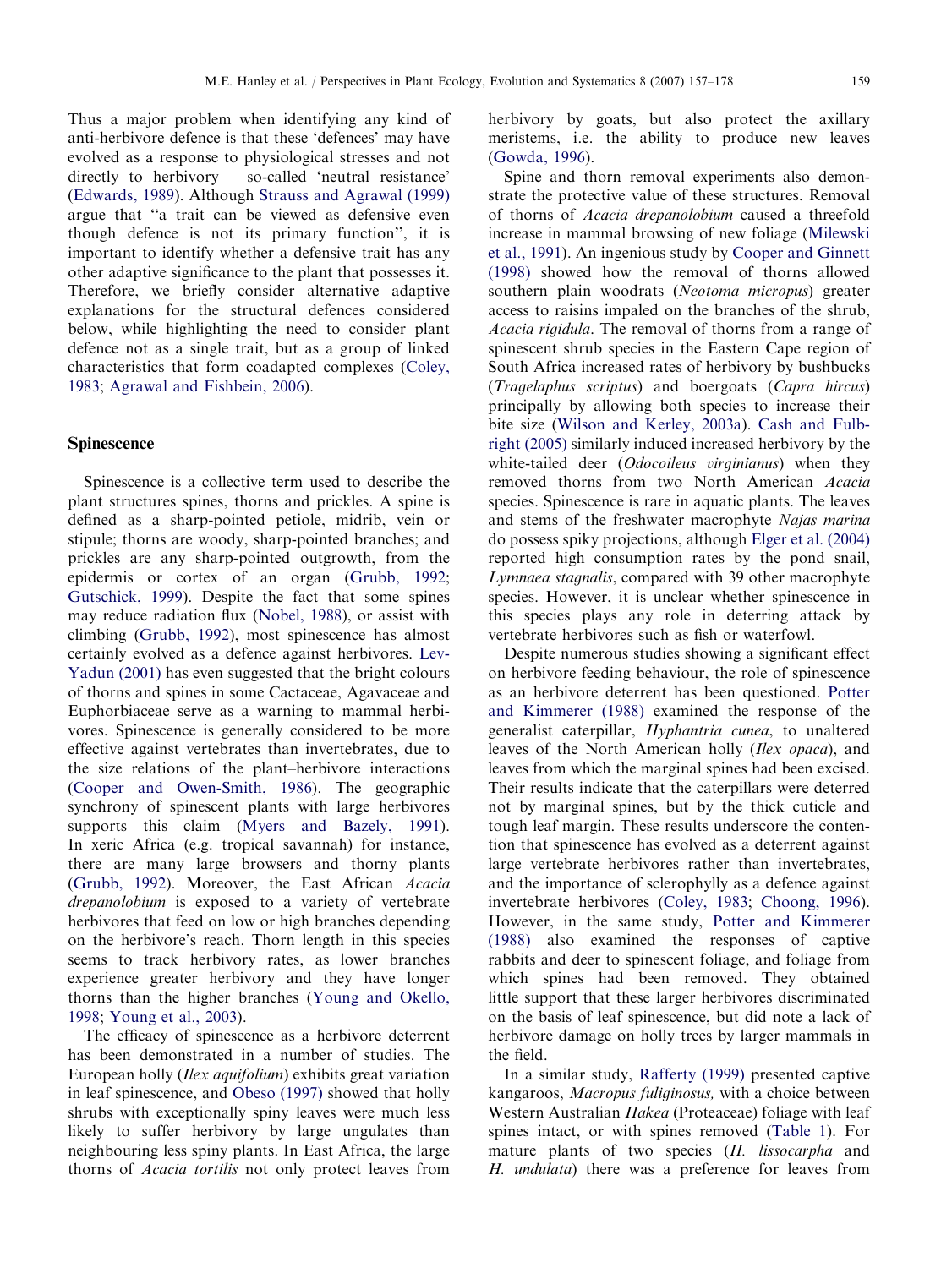| <b>Species</b>               | Seedlings     |                |             | Adults        |                |             |
|------------------------------|---------------|----------------|-------------|---------------|----------------|-------------|
|                              | Spines intact | Spines removed | $P(t-test)$ | Spines intact | Spines removed | $P(t-test)$ |
| $H.$ erinacea $a^a$          | 182           | 182            | 0.980       | 1066          | 867            | 0.770       |
| H. lissocarpha <sup>a</sup>  | 319           | 362            | 0.400       | 1945          | 2804           | < 0.001     |
| H. petiolaris <sup>b</sup>   | 74            | 82             | 0.780       | 1185          | 1693           | 0.360       |
| $H.$ undulata $\mathfrak{c}$ | 593           | 537            | 0.420       | 2558          | 2922           | < 0.001     |

<span id="page-3-0"></span>Table 1. Mean volume of foliage (mm<sup>3</sup>) of four Western Australian Hakea species consumed by western grey kangaroos (Macropus fuliginosus) in captive feeding trials at Perth Zoo, Western Australia

<sup>a</sup>Divaricate leaf segments with pungent tips.

<sup>b</sup>Broad leaf with blunt hard tip.

c Broad leaf with many marginal spines; collated from [Rafferty, \(1999\)](#page-20-0).

which spines had been removed. In the other two species examined, spine removal had little effect, although for H. petiolaris this is not surprising given that it is only weakly spinescent (leaves have a single, blunt terminal spine). *Hakea erinacea* is a very spiny plant, so at first glance the results for this species seem anomalous. However, observation of feeding kangaroos suggested that they were avoiding the spines by approaching foliage from the base, a feeding method that they could not use in the wild.

#### Pubescence

Pubescence refers to the layer of hairs (trichomes) on stems, leaves, or even fruits. [Levin \(1973\)](#page-19-0) defines trichomes as hair-like appendages extending from the epidermis of aerial tissues and notes that they occur in a multitude of forms, ranging from straight, spiral, stellate and hooked to glandular. Trichomes are thought to have evolved primarily as physiological barriers against water loss and excessive heat gain [\(Levin, 1973](#page-19-0); [Gutschick, 1999\)](#page-18-0), and may also serve to protect plant tissue against UV radiation ([Manetas, 2003\)](#page-19-0). Rigid trichomes on seeds and fruits may also serve as a mechanism aiding propagule dispersal by animals ([Werker, 2000](#page-21-0)). However, observations first made by [Haberlandt \(1914\)](#page-18-0) indicated that leaf hairs also have a role in herbivore defence. Thus, trichomes, like most other forms of structural defence, fulfil dual roles. For example, leaf hairs on the North American species, Verbascum thapsus, act as a structural defence against grasshoppers, while also protecting younger leaves against water loss ([Woodman and Fernandes, 1991\)](#page-21-0). Nevertheless, in spite of their clear physiological benefits, it is now widely accepted that trichomes may play an important defensive role against herbivory ([Werker, 2000](#page-21-0); [Dalin and Bjorkman, 2003;](#page-17-0) [Handley et](#page-18-0) [al., 2005](#page-18-0)).

Trichomes may fulfil several defensive roles. Most frequently their presence is associated with reduced rates

of tissue ingestion by herbivores. Organisms affected in this way include molluscs ([Westerbergh and Nyberg,](#page-21-0) [1995\)](#page-21-0) and leaf chewing and sap-sucking insects ([Eisner](#page-17-0) [et al., 1998](#page-17-0); [Haddad and Hicks, 2000](#page-18-0); [Traw and](#page-21-0) [Dawson, 2002;](#page-21-0) [Dalin and Bjorkman, 2003](#page-17-0)). Herbivores that feed internally, such as leaf miners and leaf-gallers, and larger insects, like grasshoppers, whose size helps them avoid the effects of pubescence, are much less affected by trichomes [\(Andres and Connor, 2003\)](#page-16-0). Trichomes may also prevent insect oviposition by affecting the security with which the eggs are attached to leaves [\(Haddad and Hicks, 2000;](#page-18-0) [Handley et al.,](#page-18-0) [2005\)](#page-18-0), as well as interfering with herbivore movement: hooked trichomes entrap or even puncture some insects ([Quiring et al., 1992;](#page-20-0) [Eisner et al., 1998](#page-17-0)).

Their defensive role is also demonstrated by the negative relationship between trichome density and rates of herbivore damage. In Brassica rapa, for instance, plants with a sparse pubescence suffered greater damage by cabbage white butterfly larvae (Pieris rapae) than high trichome-density plants ([Agren and Schemske,](#page-16-0) [1993\)](#page-16-0). Similarly, the black vine weevil (Otiorhynchus sulcatus) avoids Fragaria chiloensis plants with dense pubescence [\(Doss et al., 1987](#page-17-0)). The removal of leaf hairs also demonstrates their protective value. When hairs were shaved from the leaves of Silene dioica, they became more susceptible to attack by terrestrial snails than untreated counterparts [\(Westerbergh and Nyberg,](#page-21-0) [1995\)](#page-21-0). However, trichomes can inadvertently protect herbivores against natural enemies [\(Eisner et al., 1998](#page-17-0); [Andres and Connor, 2003\)](#page-16-0). Caterpillars of the Californian pipevine swallowtail butterfly (Battus philenor) are specialist herbivores on Dutchman's pipe (Aristolochia californica). Although trichomes reduce caterpillar feeding by up to 70%, they also reduce movement of the predatory lacewing, Chrysopa carnes, offering Battus larvae some protection against predation ([Fordyce and](#page-17-0) [Agrawal, 2001\)](#page-17-0). Similarly, [Eisner et al. \(1998\)](#page-17-0) showed that aphids (Macrosiphium mentzeliae) avoid entrapment on Mentzelia pumila trichomes by virtue of their slow walking technique and fine-tipped legs. The main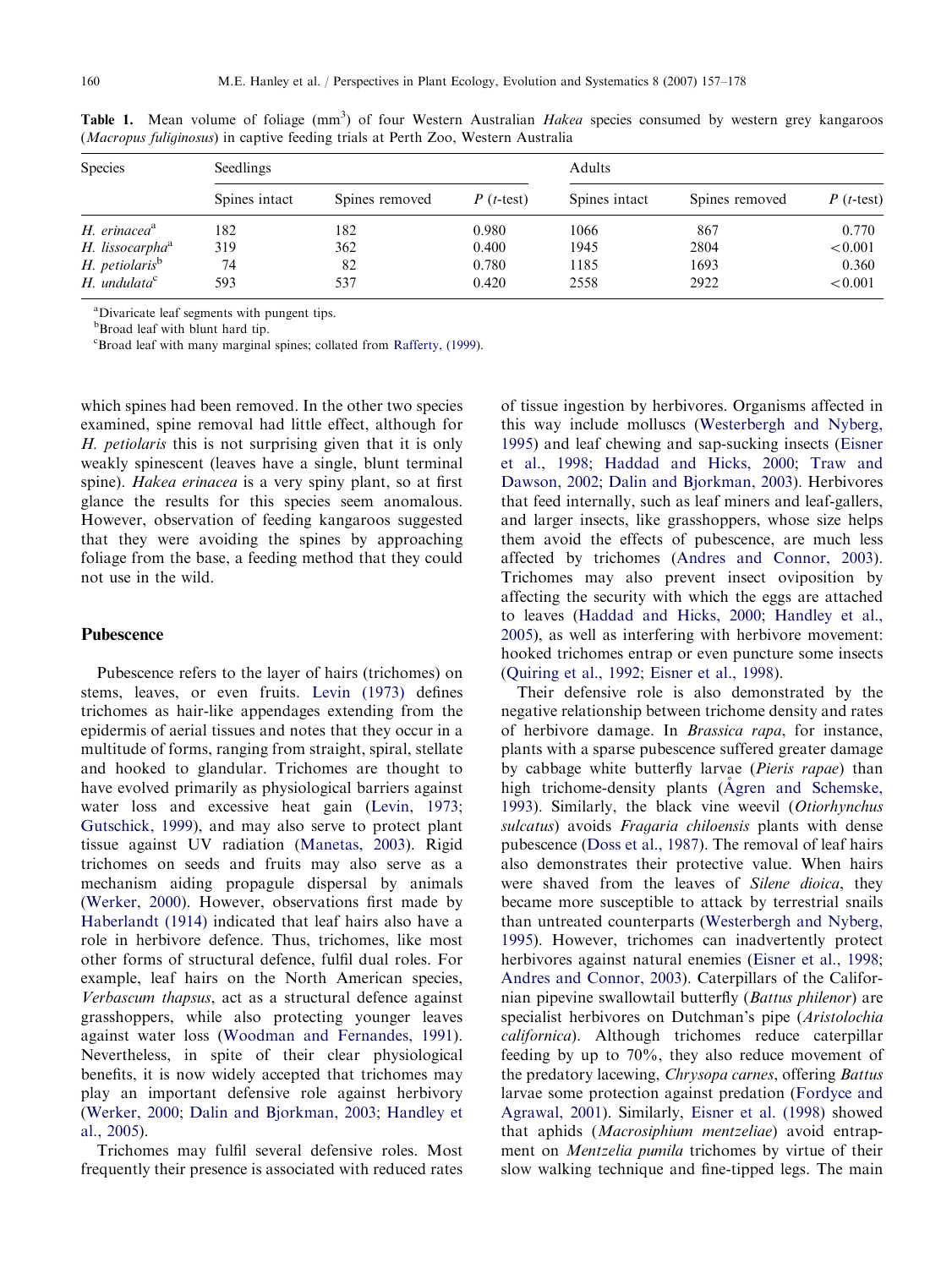<span id="page-4-0"></span>Mentzelia predator, the beetle Hippodamia convergens, however is often trapped by the same trichomes. The number of spider mite eggs consumed by the predatory mite, Phytoseiulus persimilis, is inversely related to trichome density ([Stavrinides and Skirvin, 2003\)](#page-20-0). However, the net effect depends on the extent to which the spider mite's life cycle and movement is also inhibited by the trichomes, and the ability of the trichomes to act as shelters for the predatory mite ('indirect defence').

#### Sclerophylly

Sclerophylly, a term introduced by [Schimper \(1903\),](#page-20-0) literally means 'hard-leaved'. Scleromorphic features may have evolved for reasons of leaf support; such as resistance to wilting ([Nobel et al., 1975](#page-19-0); [Chabot and](#page-16-0) [Hicks, 1982\)](#page-16-0), or water ([Lamont et al., 2002\)](#page-19-0) or nutrient ([Chapin et al., 1993\)](#page-16-0) conservation. Hard leaves may also enhance total (but not instantaneous) assimilation efficiency and defensive compound accumulation ([Co](#page-16-0)[ley, 1988](#page-16-0)) via increased leaf longevity ([Wright et al.,](#page-21-0) [2004](#page-21-0)). Less attention has been given to increased resistance to heat ([Groom et al., 2004\)](#page-17-0) and cold ([Mitrakos, 1980](#page-19-0)) and leaf protection against UV light ([Jordan et al., 2005](#page-18-0)). Certainly, indices of sclerophylly, such as LMA (Table 2), increase in value for nutrientpoor soils, full sunlight, higher elevations and drier climates [\(Diemer, 1998;](#page-17-0) [Wright et al., 2002](#page-21-0); [Groom et](#page-17-0) [al., 2004](#page-17-0)), an effect that can be induced experimentally ([Groom and Lamont, 1997a\)](#page-17-0). Nevertheless it is also clear that sclerophylly can be a valuable deterrent against herbivore damage ([Turner, 1994\)](#page-21-0).

Scleromorphic leaves and shoots reduce both the palatability and digestibility of plant material [\(Grubb,](#page-17-0) [1986](#page-17-0); [Robbins, 1993\)](#page-20-0), so ultimately limiting herbivore fitness ([Perez-Barberia and Gordon, 1998\)](#page-20-0). The digestion of cellulose in particular is a major problem for both invertebrate and vertebrate herbivores [\(van Soest,](#page-21-0) [1982](#page-21-0); [Hochuli, 1996\)](#page-18-0). However, given that the presence of cellulose in plant tissues is characteristically associated with lignin, hemicellulose and silica ([van Soest,](#page-21-0) [1982](#page-21-0)), it is difficult to disentangle effects of cellulose on digestion, and its effects on mechanical properties that directly affect palatability ([Hochuli, 1996\)](#page-18-0) that is the subject of our review. Nevertheless, while indigestibility of plant material per se may not prevent attack by vertebrate herbivores, it can act as a deterrent when more palatable plants are available ([Forsyth et al.,](#page-17-0) [2005](#page-17-0)), or act to deter vertebrates from consuming the tougher parts of individual leaves ([Teaford et al., 2006\)](#page-21-0).

A host of studies have demonstrated how nonvertebrate herbivores are deterred by scleromorphic structures. In South America, [Bjorkman and Anderson](#page-16-0) [\(1990\)](#page-16-0) showed that butterfly larvae tend to avoid feeding on toughened leaves of the blackberry (Rubus bogotensis). In Hong Kong, [Choong \(1996\)](#page-16-0) described how the larvae of three Lepidopteran species avoid the structurally toughened leaf veins produced by Castanopsis fiss. When presented with a choice between pairs of saltmarsh plant species, the North American crab Armases cinereum always preferred plants with softer leaves ([Pennings et al., 1998](#page-20-0)). Other authors detail the avoidance of toughened leaves by terrestrial invertebrates [\(Bernays, 1986;](#page-16-0) [Steinbauer et al., 1998](#page-21-0)), and a similar picture emerges in aquatic ecosystems where toughened laminas deter feeding by both freshwater ([Cronin et al., 2002](#page-17-0)) and marine invertebrates ([Erickson](#page-17-0) [et al., 2004\)](#page-17-0).

There have been concerted efforts to interpret leaf structure in terms of mechanical properties that reflect palatability and digestibility better than morphological approaches (LMA) or chemical approaches (crude fibre: nitrogen ratio), both traditionally used as indices of sclerophylly ([Choong et al., 1992](#page-16-0)). Table 2 describes 9 leaf properties referred to in our review. We do not

Table 2. Mechanical properties referred to in this review

| Test                                                     | Variable                  | Formula            | Mechanical property measured                                           |
|----------------------------------------------------------|---------------------------|--------------------|------------------------------------------------------------------------|
| Dry leaf after taking area<br>Dry leaf after taking area | Hardness (LMA)<br>Density | M/A<br>M/V         | Dry density of leaf combined with its thickness<br>Dry density of leaf |
| and thickness                                            |                           |                    |                                                                        |
| Dry leaf after taking area                               | Softness (SLA)            | A/M                | Inverse of dry density of leaf combined with its thickness             |
| Punch (rod)                                              | Punch strength            | $F_{\rm max}/A$    | Pressure required by flat object to penetrate leaf                     |
| Punch (rod)                                              | Work to punch             | $(F/A) \times D$   | Work required to force rod through leaf                                |
| Shear (scissors)                                         | Work to shear             | $(F \times D)/W$   | Work required to cut leaf per unit leaf width                          |
| Tear                                                     | Force to tear             | $F_{\rm max}/W$    | Force required to tear leaf per unit leaf width                        |
| Tear                                                     | Work to tear              | $(F \times D)/W$   | Work required to tear leaf per unit leaf width                         |
| Bend                                                     | Flexural stiffness        | $(F/D) \times B^3$ | Elastic resistance to bending per unit leaf strip width                |

M, mass of leaf (L); A, area of leaf or punch; V, volume of leaf; F, force; D, displacement of moving head of test machine; W, leaf width in plane of shear, tear or bend; B, span length between supports in bending test. 'Specific' (S) versions of these variables are derived by dividing them by leaf thickness, except LMA, density and SLA. Modified from [Witkowski and Lamont \(1991\)](#page-21-0), [Read et al. \(2005\).](#page-20-0)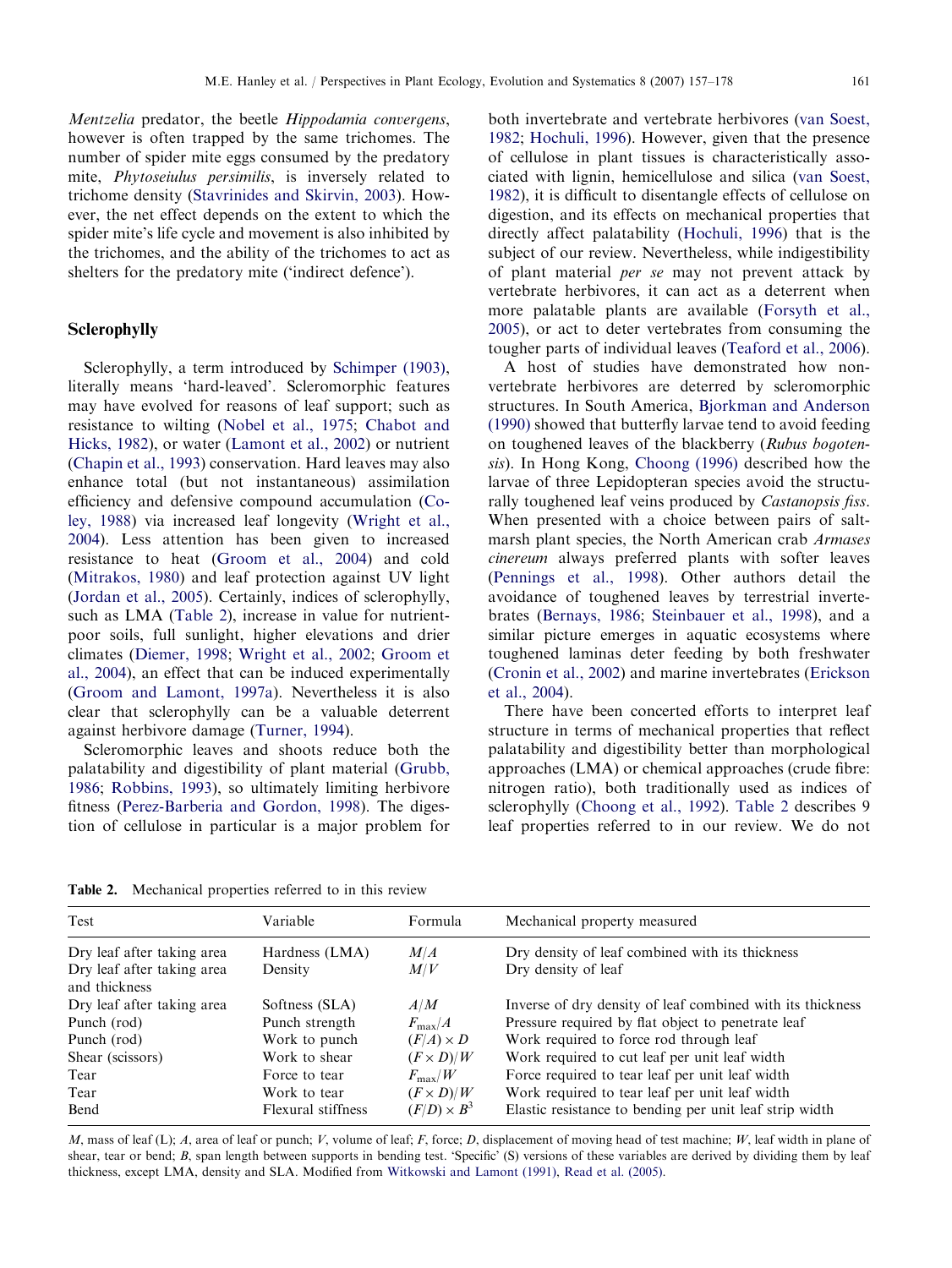include those standardised by leaf thickness as this is clearly a component of leaf resistance to being eaten. An alternative approach would be to use standardised properties and thickness separately. Unfortunately, the index of flexural stiffness (which we consider of great relevance to the effectiveness of spines) still corrects for leaf width partly because some leaves are too wide to be assessed. There are three issues to be considered: (1) To what extent are the indices of sclerophylly and mechanical properties correlated or provide independent information? (2) Which parameters are best correlated with levels of herbivory? (3) In multivariate studies that include these parameters what relative explanatory value do they have?

[Groom and Lamont \(1999\)](#page-17-0) argued that conceptually LMA was a better index of sclerophylly than the crude fibre : nitrogen ratio though they are usually correlated. [Edwards et al. \(2000\)](#page-17-0) showed a close correlation between LMA, punch strength, work to punch and the ranked assessments of seven botanists based on their impressions of leaf texture for 19 species. Because LMA is strongly influenced by leaf thickness, extremely succulent leaves can have high levels of LMA ([Lamont](#page-19-0) [and Lamont, 2000](#page-19-0)) making it an imprecise index of sclerophylly but not necessarily of resistance to herbivory, which is our interest here. This increases the argument for separating the density and thickness components of LMA [\(Witkowski and Lamont, 1991](#page-21-0)) to see if they independently affect other mechanical properties and levels of herbivory. Density then is more equivalent to mechanical properties standardised by thickness, and fibre content. This is supported by the results for 75 species in two rainfall zones in Eastern Australia ([Wright and Westoby, 2002](#page-21-0)): work to shear was highly correlated with LMA (though with different slopes for each rainfall zone); this was also true for specific work to shear (work to shear divided by leaf thickness) versus density (LMA divided by thickness). In one of the few cases where density and thickness have been treated separately, the high correlation between LMA (SLA) and work to shear could be attributed to the density not thickness component [\(Choong et al.,](#page-16-0) [1992\)](#page-16-0). Accepting fibre : nitrogen as a good predictor of leaf palatability, they advocated work to shear as an alternative index because of their high correlation, but LMA (SLA) and punch strength were also highly correlated with this ratio in their study. [Read and](#page-20-0) [Sanson \(2003\)](#page-20-0) also showed a close correlation between LMA, fibre : nitrogen, and the botanists sclerophylly index in their study of 32 species in Eastern Australia.

Close correlations between LMA and leaf mechanical properties such as punch strength, work to punch, work to shear and flexural stiffness have been widely demonstrated ([Diaz et al., 2001;](#page-17-0) [Iddles et al., 2003](#page-18-0); [Read and Sanson, 2003;](#page-20-0) [Read et al., 2005;](#page-20-0) [Peeters et al.,](#page-20-0) [2007\)](#page-20-0). Thus, we conclude that all leaf mechanical properties are strongly correlated with LMA and rarely offer new information of their own accord. Where a simple index of mechanical resistance to herbivory is required, LMA appears to be suffice, preferably separated into its two components, dry density and thickness, for greater interpretation. Where details on how sclerophylly works to increase resistance to being bitten (punch strength, work to punch), cut (work to shear), torn (work to tear) or penetrated (flexural stiffness) are required, indices of these mechanical properties are available. Again, there may be a case for examining the specific versions of these 'material' properties separately from leaf thickness.

For a wide range of angiosperms in Argentina, work to tear was negatively correlated with leaf area consumed in cafeteria trials for snails but not LMA (SLA), while LMA was more highly negatively correlated than work to tear for grasshoppers [\(Perez-](#page-20-0)[Harguindeguy et al., 2003](#page-20-0)). Since radulas and mandibles act more like shears than pullers (tearing) we wonder what the outcome of using work to shear might have been? There were no correlations between punch strength, work to punch, fibre content and LMA (SLA) and palatability (area eaten) when leaves of six Australian rainforest species were presented to individual snails, crickets and moth larvae, although the softest-leaved species was most palatable ([Iddles et al.,](#page-18-0) [2003\)](#page-18-0).

For the abundance of various insect guilds on young and mature leaves of 18 Australian plant species, two of five guilds were negatively associated with LMA, one of eight with punch strength, two with work to punch, two with work to tear, and five with work to shear ([Peeters et](#page-20-0) [al., 2007\)](#page-20-0). Only the curculionids (rostrum chewers) were negatively associated with all five indices. Overall, total suckers were associated with the last two variables (not with the punch variables as we would expect), and total chewers with all four (LMA was not included) – though they also do not tear leaves. This is a rare demonstration of the type of index being used affecting the outcome of the significance of herbivory on various insect groups (except the rostrum chewers) though in the absence of relevant hypotheses. Overall, four of the 34 comparisons reported here gave different levels of significance for the extent of herbivory between LMA and material properties, giving little support for measuring them in place of LMA in the search for better mechanistic descriptors.

For 102 rangeland species in Argentina and Israel, [Diaz et al. \(2001\)](#page-17-0) showed that, in two-variable models for these grassland species, plant height, life history and life form were more important predictors of grazing resistance than force to tear. However, grazing response was gauged on relative abundance in lightly versus heavily grazed pastures, so that many other plant factors unrelated to grazing, such as reduced competition, could account for whether the species was categorised as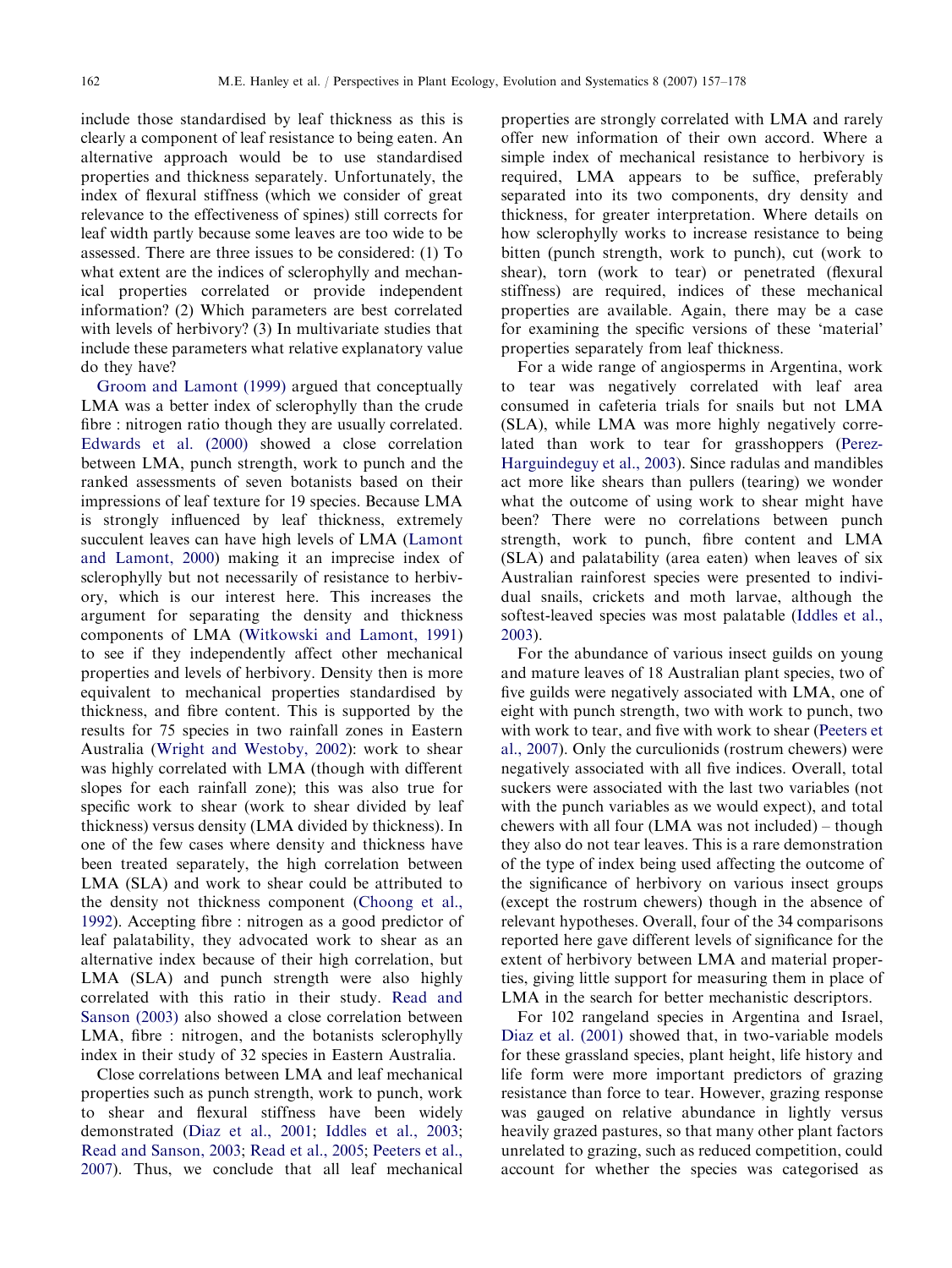grazing-resistant or susceptible. [Perez-Harguindeguy et](#page-20-0) [al. \(2003\)](#page-20-0) observed that LMA (SLA) and work to tear were more highly correlated (negative, though there was no test whether this was significantly so) with leaf area consumed by snails and grasshoppers than leaf nitrogen and water contents (positive), and carbon : nitrogen ratio (negative), in cafetaria trials. For the two groups of herbivores combined, nitrogen content, carbon : nitrogen ratio and work to tear were equally important in field trials. They pointed out that differences in patterns between the field and cafeteria results could be attributed to specialist plant–herbivore relations, and inaccessibility of some plant species to invertebrates, in the field. [Iddles et al. \(2003\)](#page-18-0) obtained no correlation between palatability (area eaten) and four mechanical properties, nitrogen and water contents, and leaf thickness when leaves were presented to individual snails, crickets and moth larvae. The authors noted that the level of damage in the field actually records the extent to which some herbivore species are able to overcome defences, especially highly specialised feeders not used in their tests, again leading to different patterns between palatability trials and field observations.

In a comprehensive multivariate analysis, LMA was unrelated to levels of two indices of herbivory by kangaroos and rabbits among 20-month-old juveniles of 19 species in a Western Australian woodland ([Rafferty](#page-20-0) [and Lamont, 2007](#page-20-0)). Grass-like species were more likely to be consumed than shrub species independent of their levels of LMA, spinescence, nitrogen, phosphorus, crude fibre or tannins. This appears to explain why the most heavily consumed species were relatively small (they were grasses) and why they were highest in potassium content (also grasses). Leaves of 4-month-old juveniles of seven needle-leaved (grass-like) Hakea species consumed by kangaroos (on a volume basis) was twice that for seven broad-leaved Hakea species [\(Rafferty et al.,](#page-20-0) [2005](#page-20-0)). They were also larger and spinier, had three times greater LMA, one-third the content of phenolics (tannins), and no difference in nitrogen content. Overall, leaf volume consumed was best related to phenolic content with no relationship with LMA. When multivariate studies are undertaken, we conclude that leaf hardness, however measured, is rarely the overriding factor in controlling the pattern of herbivory.

## Minerals

Many species of terrestrial and aquatic plants deposit minerals in leaf and stem tissues. The leaves of terrestrial grasses for instance contain silica ([Grime et al., 1968\)](#page-17-0), accumulated through the passive or active absorption of monosilicic acid from the soil, then transported to and deposited in epidermal cell walls to form deposits called phytoliths [\(Vicary and Bazely, 1993](#page-21-0)). Silicification varies with plant part, species, growth stage (mature plants tend to have a higher silica content than younger plants), and silica supply in the soil [\(Moore, 1984;](#page-19-0) [McNaughton et al., 1985](#page-19-0)). It has been suggested that the presence of silica in grasses acts as a substitute for more energy demanding, carbon-based structural support, thus directly aiding plant growth ([McNaughton et al.,](#page-19-0) [1985](#page-19-0)). Nevertheless, the increased toughness and rigidity imparted by phytoliths to grass stems appears to be an important factor in increasing resistance to stem-boring insects and influencing leaf-eating invertebrates, such as molluscs and Lepidoptera ([Grime et al., 1968](#page-17-0); [Vicary](#page-21-0) [and Bazely, 1993](#page-21-0); [Massey and Hartley, 2007](#page-19-0)). Vertebrates may also be deterred by phytoliths. The North American prairie vole, Microtus ochrogaster, is known to avoid grasses containing silica ([Galimuhtasib et al.,](#page-17-0) [1992](#page-17-0)), as is the European field vole Microtus agrestis ([Massey and Hartley, 2007](#page-19-0)). The presence of silica in plants is also detrimental to vertebrates by increasing tooth wear, reducing the digestibility of forage carbohydrates, and causing silica urolithiasis, a fatal condition where monosilicic acid is absorbed into the blood stream and deposited in the kidneys, leading to blockage of the urinary tract ([Vicary and Bazely, 1993\)](#page-21-0).

Calcium minerals also accumulate in the tissues of both terrestrial and aquatic plants. Calcium oxalate crystals have been recorded in most terrestrial plant families; the most commonly described being the starshaped raphides that aggregate in bundles within plant cells ([Franceschi and Nakata, 2005\)](#page-17-0). Calcium oxalate minerals are known to protect tree bark from attack by boring insects ([Hudgins et al., 2003\)](#page-18-0), and to act as a foliar defence against both invertebrate [\(Korth et al.,](#page-19-0) [2006](#page-19-0)) and vertebrate herbivores [\(Ward et al., 1997\)](#page-21-0). [Ward et al. \(1997\)](#page-21-0) looked at the distribution of calcium oxalate crystals in the leaves of Pancratium sickenbergeri in the Negev desert. They showed that the three species of herbivores known to feed on this lily (the gazelle Gazella dorcas, a moth larva Polytella cliens, and the snail Eremina desertorum) avoid parts of leaves containing calcium oxalate. Moreover, Pancratium populations exposed to the highest rates of gazelle herbivory also contained the highest leaf raphide concentrations.

Calcium minerals are also present in marine algae ([Borowitzka, 1982](#page-16-0)), particularly in the crustose, coralline algae that are commonly associated with heavily grazed, sub-littoral rocky shores ([Steneck, 1986\)](#page-21-0). Nevertheless the anti-herbivore role these minerals play was long obscured by the fact that many of the algae containing them also possessed well-developed chemical defences. However, a series of experiments incorporating powdered calcium carbonate into artificial foods demonstrated that this mineral may have important deterrent qualities in its own right. The gastropod, Dolabella auricularia, and the sea urchins, Diadema setosum and Mespilia globules, avoid foods containing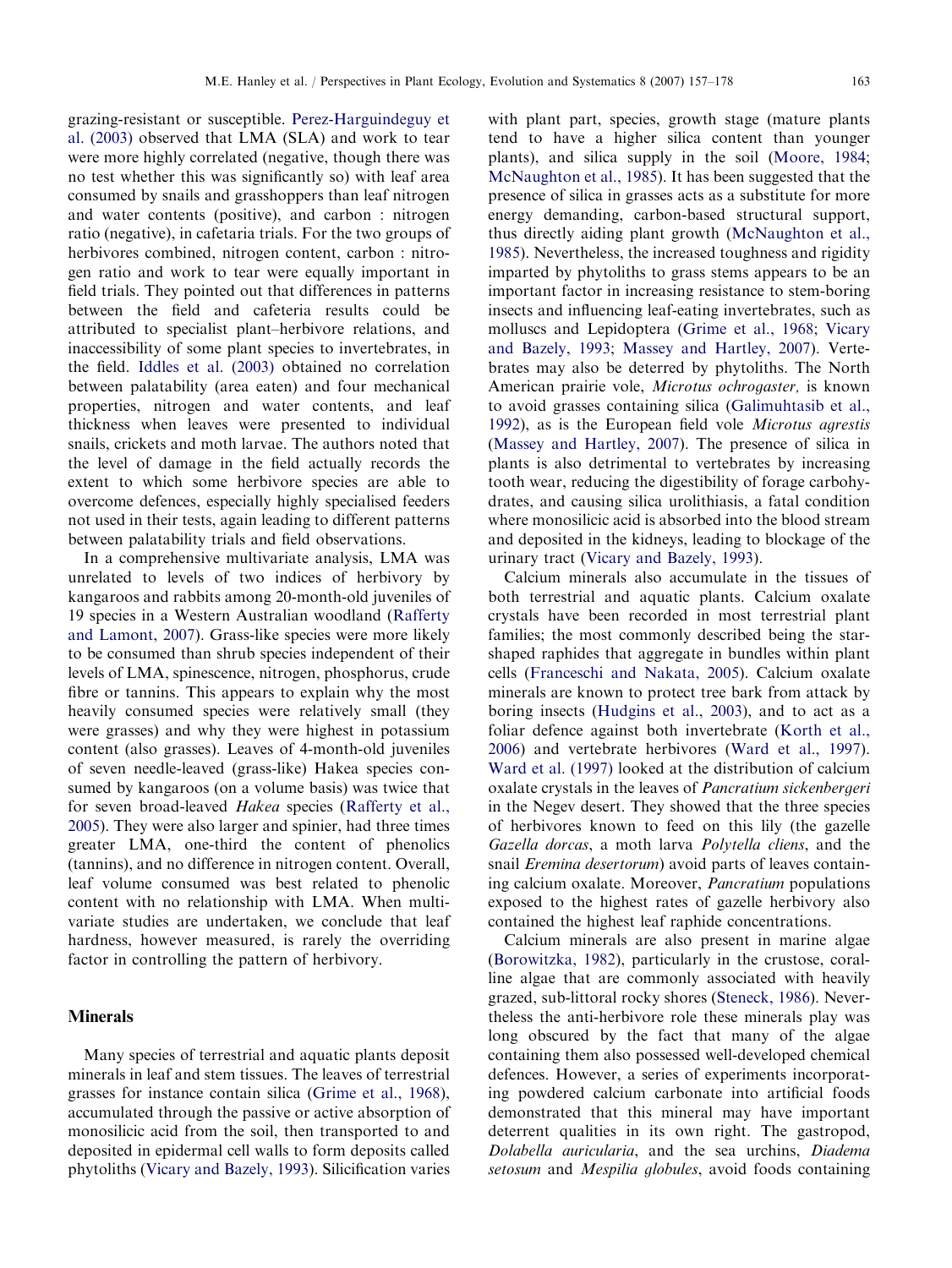powdered calcite minerals [\(Pennings and Paul, 1992\)](#page-20-0). Some herbivorous fish have also been shown to avoid feeding on artificial foods rich in calcium minerals ([Pennings et al., 1996](#page-20-0)). However, the failure of [Hay et al.](#page-18-0) [\(1994\)](#page-18-0) to demonstrate any significant deterrent effect of calcite minerals on the feeding behaviour of sea urchins, amphipods or parrot fish, led them to suggest that calcification acts to increase the potency of chemical defences by changing the gut pH of these herbivores, rather than having a direct deterrent effect. Some freshwater macrophytes, particularly members of the Nymphaeaceae, contain stellar-shaped calcium oxalate crystals associated with the aerenchyma, although their defensive function remains unclear [\(Kuo-Huang et al.,](#page-19-0) [2000\)](#page-19-0).

#### Herbivore foraging behaviour and adaptations

In order to continue to utilise plants as a food resource, herbivores have to develop ways of counteracting plant defences. Indeed the evolutionary 'arms race' between plants and their herbivores is thought to be responsible for the often bewildering array of defences produced by plants [\(Berenbaum and Feeny,](#page-16-0) [1981;](#page-16-0) [Becerra, 2003\)](#page-16-0). It is clear therefore that the efficacy of any defence can be linked to the level of coadaptation between the herbivore and its target plant ([Cooper and Owen-Smith, 1986;](#page-17-0) [Becerra, 2003](#page-16-0)). For every defence it is almost certain that at least one herbivore species will develop a behavioural or morphological response in order to overcome it.

As we have noted, the types of structural defence employed by a plant depend to a great extent on the size of the herbivore most likely to attack it. Differences in herbivore feeding styles and behaviour result in important differences in the character, magnitude, and long-term effects of damage inflicted on plants. Most invertebrate herbivory involves the gradual removal of small amounts of tissue over a prolonged period. As a result, plants face a continuous drain of resources at several points. The specificity of damage also means that even a relatively minor amount of tissue loss has a disproportionately large impact on the plant [\(Kotanen](#page-19-0) [and Rosenthal, 2000](#page-19-0)). However, the specificity of attack associated with invertebrate herbivory means that plants can focus their defences upon particularly vulnerable areas. Moreover, the slower rate of damage inflicted by invertebrates allows the plant time to respond with increased (inducible) defence or re-growth. Herbivory by vertebrates is often sudden and severe, a reflection of their large size relative to that of the plants they attack ([Kotanen and Rosenthal, 2000\)](#page-19-0). The occurrence of damage is often spatially and temporally stochastic ([Varnamkhasti et al., 1995\)](#page-21-0) and so may exert a more

significant impact on plant populations than attack by invertebrate herbivores [\(Crawley, 1989\)](#page-17-0). Vertebrates, by virtue of their larger size, are much less selective in their choice of plant tissues. Therefore anti-vertebrate defences tend to be large, because it is much more difficult for the plant to defend specific parts of their anatomy against vertebrates.

Another important distinction between the ways in which structural defences work is whether they reduce consumption rates or reduce the ability of herbivores to digest material once consumed [\(Belovsky et al., 1991](#page-16-0); [Robbins, 1993](#page-20-0); [Laca et al., 2001](#page-19-0)). The presence of spines and thorns reduces the rate of herbivory by impeding stripping motions and forcing the herbivore to eat around the defence [\(Myers and Bazely, 1991](#page-19-0); [Wilson](#page-21-0) [and Kerley, 2003b\)](#page-21-0). Moreover, spinescent plants frequently possess small leaves, further reducing herbivore foraging efficiency as the reward received is seldom worth the time or energy needed to exploit it [\(Belovsky](#page-16-0) [et al., 1991](#page-16-0); [Gowda, 1996](#page-17-0)). Indeed, it has been argued that one of the major factors determining which herbivores are more successful in a community is the scaling of plant traits to the herbivore's mouthparts ([Palo and Robbins, 1991](#page-19-0)). Larger herbivores are poorly adapted to dealing with small amounts of plant tissue, since their feeding morphology and metabolic resource requirements mean that they require a large minimum foliage intake ([Belovsky et al., 1991](#page-16-0)). It is perhaps not surprising therefore that those herbivores with smaller mouthparts are better suited to dealing with the intricate task of removing small leaves from between dense assemblages of spines and thorns ([Belovsky et al., 1991](#page-16-0); [Laca et al., 2001\)](#page-19-0). Even for a large vertebrate such as the giraffe, foraging on spiny acacia trees is facilitated by the possession of a long, flexible tongue. Moreover, many ungulate herbivores in the semi-arid regions where spinescence is most prevalent also tend to have tough, leathery mouthparts, and nicitating eye membranes, both thought to be adaptations for coping with foraging on spiny plants [\(Brown, 1960](#page-16-0)).

Pubescence works in a broadly similar way to spinescence in that herbivore intake rates are reduced because foragers attempt to avoid trichomes when feeding [\(Schoonhoven et al., 2005\)](#page-20-0). However, since pubescence is geared towards invertebrate herbivores, adaptations are often markedly different from those developed by large vertebrates that feed on spiny vegetation. Larvae of the butterfly, Mechanitis isthmia, are able to exploit Venezuelan Solanum species by feeding communally and relying on the accumulation of silk to limit the defensive action of trichomes ([Rathcke](#page-20-0) [and Poole, 1975](#page-20-0)). Beetle larvae (Gratiana spadicea) have modified legs whose rounded tarsal apertures match that of the cylindrical pointed trichomes produced by Solanum sisymbriifolium. This adaptation effectively allows the larvae to move unhindered and feed on the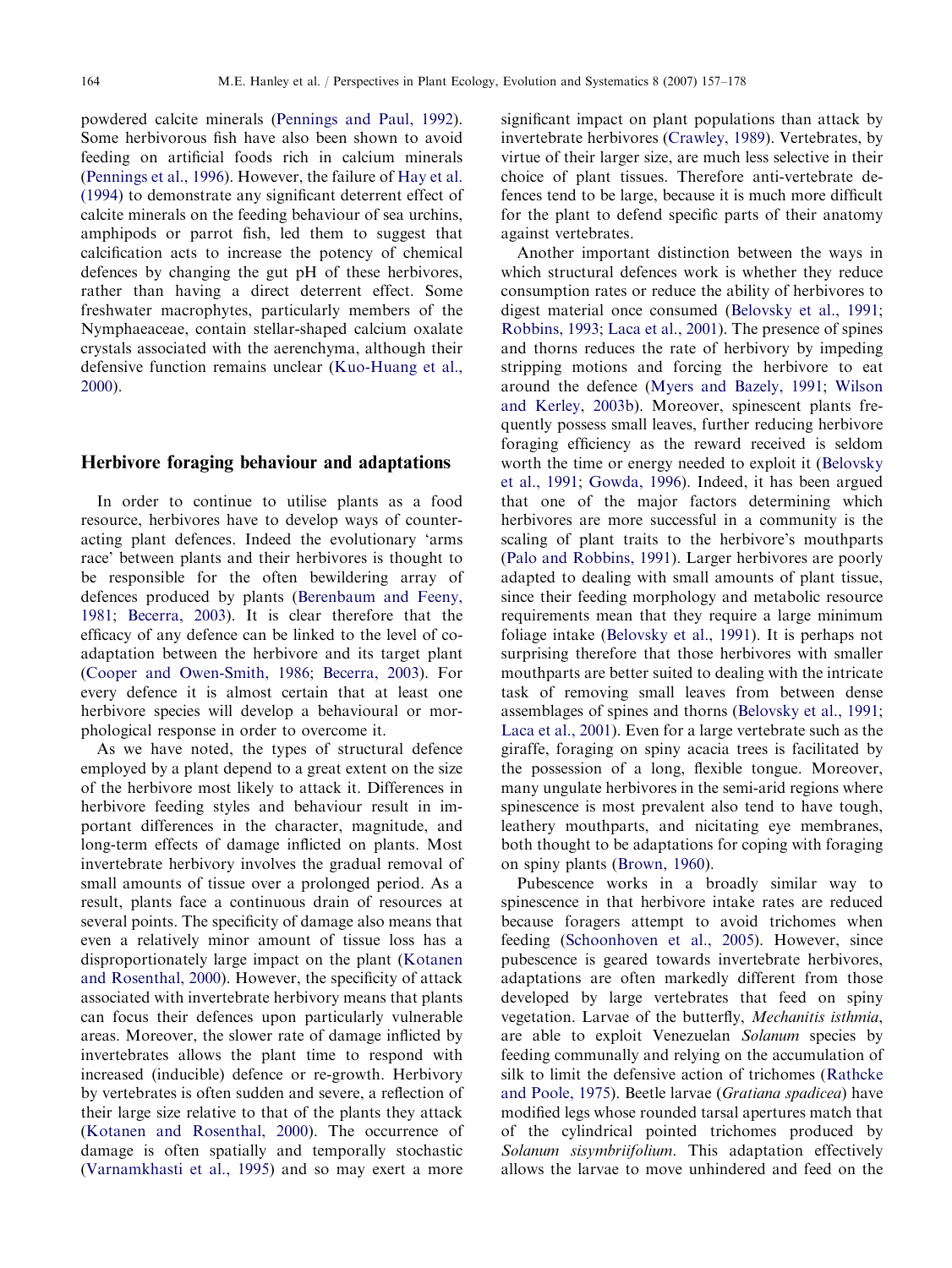leaves of its food plant [\(Medeiros and Moreira, 2002\)](#page-19-0). Other Orthopteran ([Hulley, 1988\)](#page-18-0) and Coleopteran ([Siebert, 1975\)](#page-20-0) larvae deal with trichomes by removing them before eating the exposed leaf lamina. The sphingid caterpillar (Erinnyis ello) has a more direct approach, eating the hairs produced by Cnidosolus urens prior to consuming its leaves [\(Hulley, 1988](#page-18-0)).

Unlike spines and trichomes, sclerophylly and mineral secretion both reduce intake rates and the digestibility of plant material. Consequently, herbivores require different adaptations to overcome them. A plant's resistance to ingestion is positively related to fibre or silica content simply because increased toughness means it takes longer for herbivores to chew and process plant material ([Laca et al., 2001](#page-19-0)). The ingestion rates of both sheep ([MacKinnon et al., 1988](#page-19-0)) and cattle ([McLeod and](#page-19-0) [Smith, 1989\)](#page-19-0) are significantly reduced when fed on tougher leaves. Many insects get around the problem of toughened plant tissues by avoiding them. The larvae of several Lepidopteran species 'window feed': removing discrete areas of mesophyll and epidermis and avoiding the sclerenchymatous bundle sheaths of North American maple leaves ([Hagen and Chabot, 1986](#page-18-0)). However, for most herbivores, modifications to the mouth and teeth are often important if they are to successfully exploit toughened plants.

Among marine molluscs, limpets are adapted for feeding on rocky substrates. Strong and robust silicaimpregnated teeth, and a fixed radula that causes the teeth to be used in a rasping manner, reduce tooth wear and allows them to graze deeply into tough substrates. Nevertheless most limpets still feed selectively on filamentous or microalgae and avoid calcium-rich, crustose algae. The North America limpet, Acmaea testudinalis, actually has a preference for the crustose alga, Clathromorphum circumscriptum [\(Steneck, 1982\)](#page-21-0). It is able to exploit this resource by virtue of the perpendicular alignment of its shovel-like teeth that allows it to excavate deep into the surface of C. circumscriptum. These unique morphological modifications make it poorly adapted to feeding on often more abundant and nutritious non-coralline alternatives ([Steneck, 1982\)](#page-21-0).

In terrestrial ecosystems, the robust mouthparts that characterise many insect herbivores, particularly among Orthoptera and Lepidoptera, are believed to be an adaptation to feeding on fibre- and silica-rich plant material ([McNaughton et al., 1985;](#page-19-0) [Hochuli, 1996;](#page-18-0) [Schoonhoven et al., 2005](#page-20-0)). [Bernays \(1986\)](#page-16-0) showed how grass-specialist Orthoptera have larger heads, mandibles, and adductor muscles than non-grass feeders. Even within a species there may be variation in mouthpart morphology depending on food plant preference. Individuals of the aquatic beetle, Galerucella nymphaeae, which feed on relatively tough leaves of Nuphar lutea have disproportionately larger mandibles

than conspecifics that feed on the softer leaves of Rumex hydrolapathum ([Pappers et al., 2002](#page-19-0)). For vertebrates, the evolution of 'hypsodonty' (hardened, high-crowned teeth) by ungulates and macropods ([McNaughton et al.,](#page-19-0) [1985](#page-19-0)), and the possession of continuously growing teeth by rodents ([Phillips and Oxberry, 1972\)](#page-20-0), are adaptations ascribed to a dietary preference for silicified grasses [\(Janis and Fortelius, 1988](#page-18-0)). Indeed, the rapid radiation of large ungulates during the Late Miocene has been linked to the simultaneous spread of grasses and the evolution of hypsodonty [\(Jernvall and Fortelius,](#page-18-0) [2002](#page-18-0)).

The dominance of ungulate herbivores across Africa, Asia and the Americas is also attributed to the evolution of a ruminant stomach and the ability to digest grasses and other toughened plant material [\(Perez-Barberia](#page-20-0) [et al., 2004](#page-20-0)). While it is difficult to disentangle the effects of leaf toughness on intake rates and digestion, the ability to deal with tough or fibrous material once ingested is clearly an important adaptation to feeding on this kind of vegetation. Unlike monogastric animals, whose stomach's main roles are mastication and acidification, a ruminant's stomach also has an absorption function. This increased potential for nutrient uptake is facilitated by the presence of symbiotic microorganisms and their release of cellulase enzymes. These enzymes break down the cellulose-rich, cell wall fraction of plant material, releasing fatty acids that are immediately absorbed by the stomach. The ability to utilise cellulose and extract nutrients from low-quality food represents a significant advantage over other herbivores [\(van Soest, 1982\)](#page-21-0). Few insects are able to digest cellulose or related structural components of plant cells ([Hochuli, 1996\)](#page-18-0). Indeed, it has been argued that the presence of cellulose in plant tissues is the main reason why the relative abundance of terrestrial plants remains high in comparison with the insects that feed on them ([Abe and Higashi, 1991\)](#page-16-0). Although insects do digest a far lower fraction of ingested plant material than mammals, they remain successful simply because they have relatively modest nutritional demands and can ingest a large amount of plant material quickly ([Hochuli, 1996](#page-18-0)).

## Induced responses to herbivory

The traditional view of plant defence was that both chemical and structural deterrents were present at fixed (constitutive) levels as a response to evolutionary interactions with herbivores. More recently it has been demonstrated that plants are able to increase (inducible) defences in the face of active tissue loss [\(Karban and](#page-18-0) [Baldwin, 1997\)](#page-18-0). Several authors have shown that, like chemical defences, the development of structural defence can be stimulated by the onset of herbivore attack, a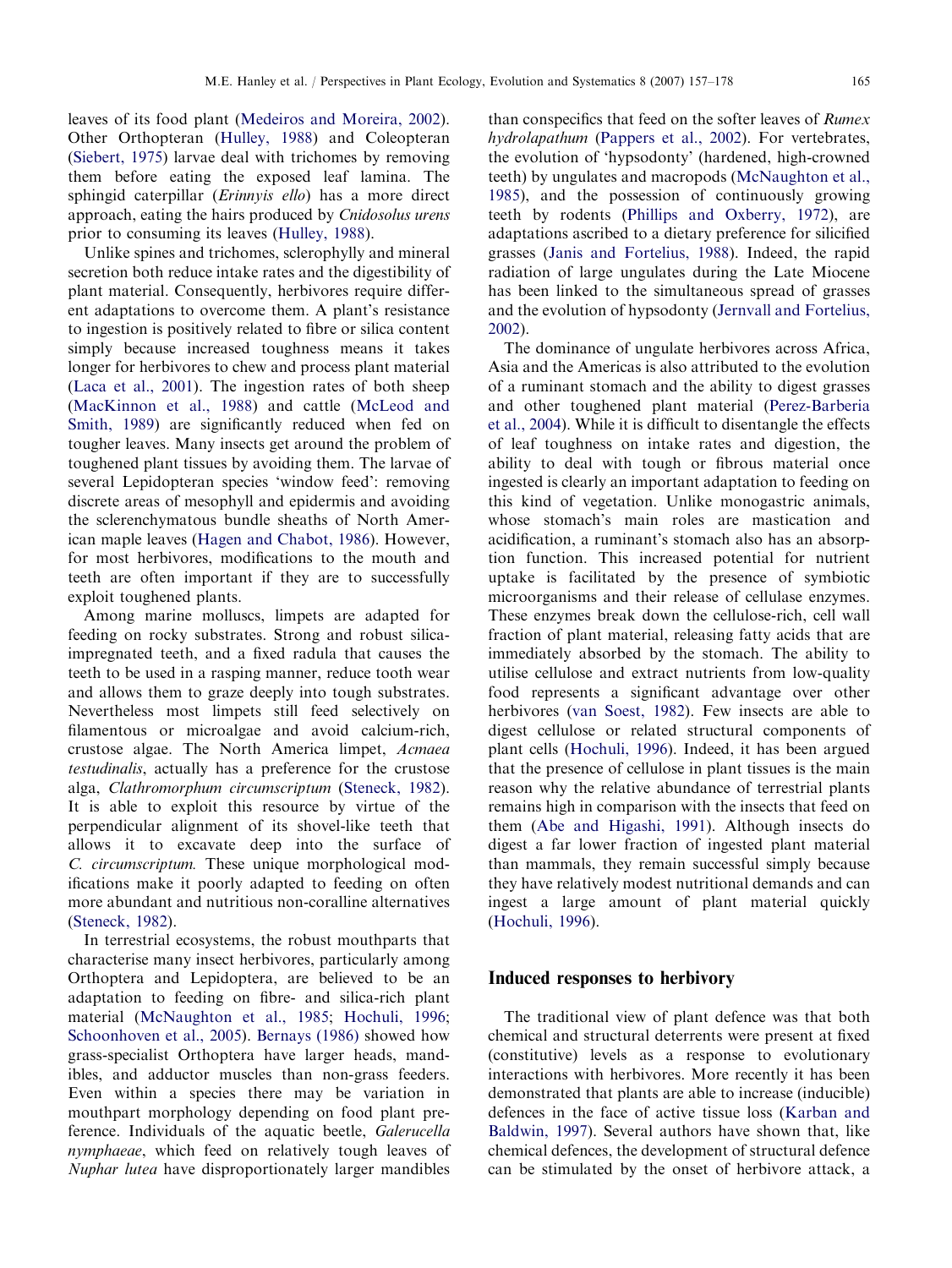clear indication that these types of defence fulfil a defensive role. Indeed, structural traits such as spines or trichomes provide an ideal model system for the study of induced defences as they are easy and inexpensive to measure in the field, can be readily manipulated on the plant, and have a clear and demonstrable defensive function [\(Young et al., 2003\)](#page-21-0).

For many years, naturalists noted the absence of spines on plants, or parts of plants, not subject to herbivore attack ([O'Rourke, 1949](#page-19-0); [Abrahamson, 1975\)](#page-16-0). Experimental work has highlighted a close relationship between herbivore pressure and the development of protective thorns in East African Acacia. [Young and](#page-21-0) [Okello \(1998\)](#page-21-0) show that 22 months after herbivore exclusion, thorn length on new shoots of Acacia drepanolobium was reduced by 19%. Subsequently this reduction reached 40% over 5 years [\(Young et al.,](#page-21-0) [2003\)](#page-21-0). Moreover, simulated pruning on trees previously protected from giraffe and elephants results in the rapid induction of longer spines on A. drepanolobium. Spine density and length were much greater in three Berberis species of Argentinian shrublands following pruning by fire, at a time when they are especially vulnerable to browsing by ungulates [\(Gowda and Raffaele, 2004\)](#page-17-0). Similarly, other researchers have shown how simulated herbivory results in increased spinescence for plants as taxonomically disparate as Hormathophylla spinosa ([Gomez and Zamora, 2002](#page-17-0)), Opuntia stricta ([Myers](#page-19-0) [and Bazely, 1991\)](#page-19-0), Rubus fruticosus agg. [\(Bazely et al.,](#page-16-0) [1991\)](#page-16-0) and Quercus calliprinos ([Perevolotsky and Hai](#page-20-0)[mov, 1992](#page-20-0)).

There are numerous examples of the induction of pubescence following leaf damage. These include increased trichome densities in willows (Salix cinerea) damaged by leaf beetles (Phratora vulgatissima; [Dalin](#page-17-0) [and Bjorkman, 2003](#page-17-0)) and for the tropical shrub, Cnidoscolus aconitifolius, following artificial defoliation ([Abdala-Roberts and Parra-Table, 2005](#page-16-0)). It is clear that the induction of trichome production may be specific to the damage inflicted by a particular herbivore. [Traw and](#page-21-0) [Dawson \(2002\)](#page-21-0) show how increased trichome densities on leaves of Brassica nigra depend on whether plants are attacked by Lepidopteran (Pieris rapae, Trichoplusia ni) or Coleopteran (Phyllotreta cruciferae) larvae, and where on the plant the attack takes place. The seventh leaf of plants exposed to P. rapae had 76% more trichomes per unit area than controls, whereas equivalent leaves of plants damaged by the other two herbivores exhibited no response. The ninth leaf damaged by T. ni had 113% more trichomes per unit area than controls, whereas the other two herbivores elicited no response. These differences in trichome response to P. rapae and T. ni were ascribed to differences in feeding styles, and to possible variations in salivary enzymes known to stimulate the induction of defences in Brassica species.

The mineral content of some plant tissues also responds to changes in herbivore pressure. A study on the production of calcium oxalate in Sida rhombifolia showed a significant increase in raphide density in plants subjected to artificial defoliation [\(Molano-Flores, 2001\)](#page-19-0). When tissue was removed from bulbs of the desert geophyte, Pancratium sickenbergeri, damaged bulbs subsequently contained more calcium oxalate than undamaged controls ([Ruiz et al., 2002\)](#page-20-0). Grazing pressure can induce changes in the silica content of grasses. [McNaughton et al. \(1985\)](#page-19-0) noted that leaf silica concentrations are higher in the more intensely grazed grasslands of the Serengeti National Park. Similarly, [Massey and Hartley \(2007\)](#page-19-0) reported increased silica content in two grass species subjected to vole and locust herbivory. Interestingly, while defoliation by both species stimulated a 400% increase, artificial defoliation had no effect on leaf silica content.

The degree of sclerophylly may also respond to herbivore attack. [Perevolotsky and Haimov \(1992\)](#page-20-0) showed how, over a 5-year period, leaf toughness in Quercus calliprinos increased by 21% during grazing by goats. The marine alga, Ascophyllum nodosum, responded to simulated herbivory by increasing its tensile strength and lamina toughness ([Lowell et al., 1991\)](#page-19-0). Browsing by Sika deer on the East Asian shrub, Viburnum dilatatum, increases leaf hardness, with the result that the amount of leaf damage caused by insects at sites where browsing by deer is common is reduced ([Shimazaki and Miyashita, 2002](#page-20-0)).

## Ontogenic changes

A clear understanding of ontogenic responses to herbivory is required if we are to understand the ecological and evolutionary consequences of plant resistance to herbivory, yet few authors have addressed how patterns of herbivory relate to developmental changes in plant defence ([Boege and Maquis, 2005\)](#page-16-0). There are two over-arching processes associated with plant development that influence resource allocation to anti-herbivore defences. The first is an increase in plant size with age. Older plants possess larger resourceacquiring and storage organs, whereas growth rates and metabolic activity decrease. These changes bring about the second set of age-related changes: the shifting demands in the functional priorities placed upon plant growth, herbivore resistance, and reproduction [\(Weiner,](#page-21-0) [2004;](#page-21-0) [Boege and Maquis, 2005](#page-16-0)). [Ishida et al. \(2005\)](#page-18-0) suggest that during the transition from the seedling stage to maturity, the priority of resource use for the tropical forest tree, Macaranga gigantea, shifts from photosynthetic performance to herbivore defence. Hence, they reasoned that the more sclerophyllous leaves on adult trees were a response to the increased herbivore pressure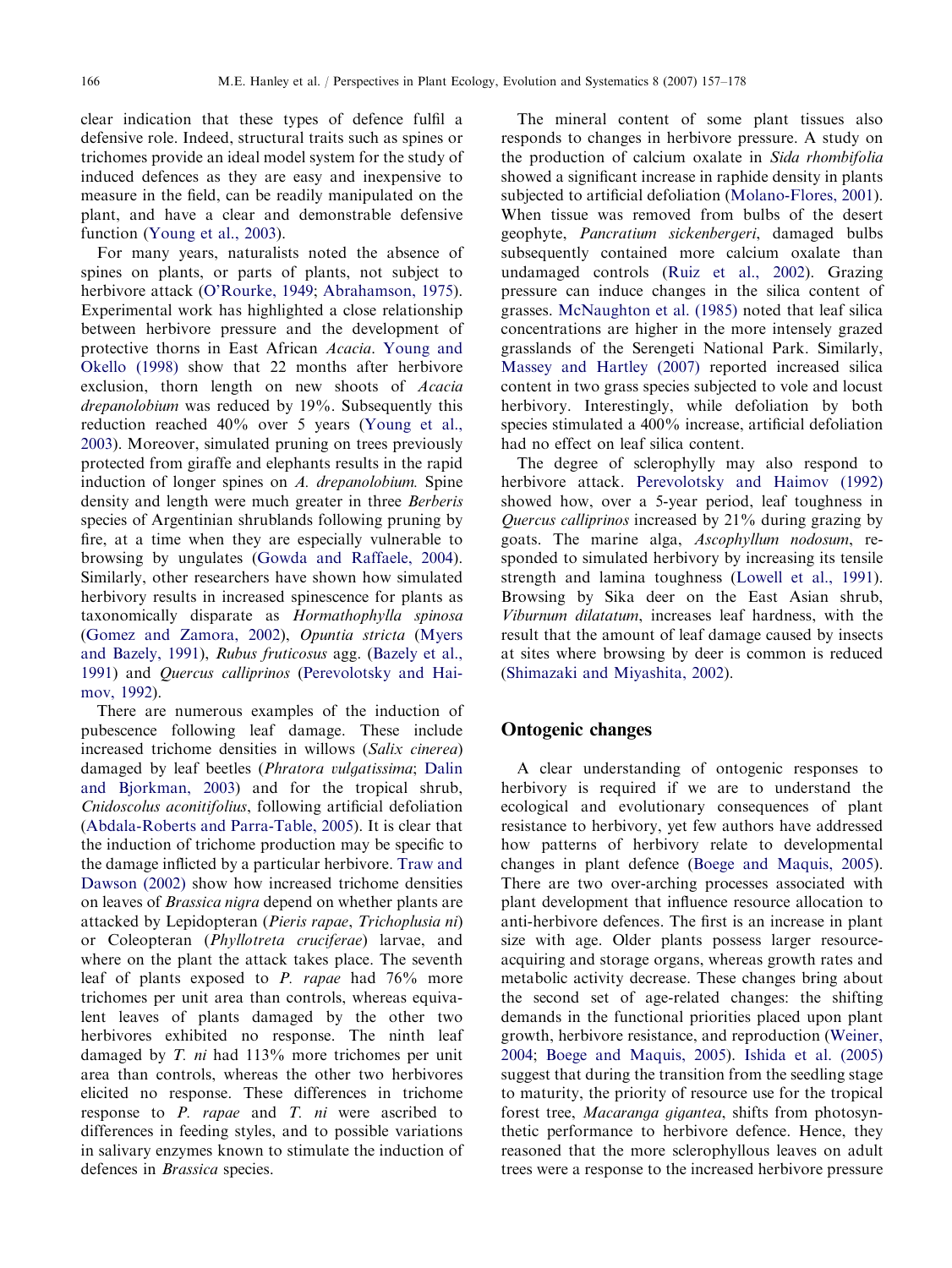placed upon older plants. In the following section we review the development and expression of structural defences at several plant life history stages, with particular emphasis on the regeneration/reproductive phase.

#### Seeds and fruits

Seeds represent the most vulnerable stage of a plant's life history. Many types of animals (birds, mammals, molluscs, insects, fish, crustaceans) are known to eat seeds. Although highly variable between species, locations and years, the fractions of seeds consumed by animals often exceed 90% of all seeds dispersed [\(Fenner](#page-17-0) [and Thompson, 2005\)](#page-17-0). In many cases these losses have a major effect on subsequent rates of plant recruitment ([Silman et al., 2003](#page-20-0)). It is not surprising therefore that many seeds are well protected by various types of structural defence. Structural traits that may help reduce seed losses to granivores, some of which may now be extinct ([Jansen and Martin, 1982\)](#page-18-0), centre on possession of a hard seed coat ([van der Meij et al., 2004](#page-21-0)), the accumulation of silica raphides within the embryo ([Panza et al., 2004](#page-19-0)), development of trichomes [\(Werker,](#page-21-0) [2000](#page-21-0)), and the protection of seeds by cones or woody fruits ([Groom and Lamont, 1997b](#page-17-0)).

Although thick seed coats have been proposed as a mechanism for delaying germination [\(Fenner and](#page-17-0) [Thompson, 2005](#page-17-0)), particularly in fire-prone environments [\(Whelan, 1995\)](#page-21-0), it has been suggested that they also provide protection against granivory [\(Grubb,](#page-18-0) [1996](#page-18-0)). [Van der Meij et al. \(2004\)](#page-21-0) showed how the time taken for five species of Javan seed-eating finches to break through a seed coat increased with seed hardness. For seeds that spend any length of time stored on the parent plant, pre-dispersal granivory can be a significant problem. This is particularly true for serotinous plants, principally the Pinaceae of Europe and America, and the Proteaceae of South Africa and Australia [\(Lamont](#page-19-0) [et al., 1991\)](#page-19-0). These species hold their seeds within protective cones for many years, only releasing seeds after the passage of fire. The woody fruits that protect the seeds inside from the high temperatures experienced during fire, may also act to reduce rates of granivory during the long periods that seeds are stored in the crown. [Groom and Lamont \(1997b\)](#page-17-0) showed that strongly serotinous Hakea species had much thicker and denser follicles than weakly serotinous species.

Spines, hairs, and raphides of calcium oxalate protect the seeds held inside many non-edible fruits. [Grubb](#page-18-0) [et al. \(1998\)](#page-18-0) describe a wide array of structural defences produced by the fruits of Australian tropical trees. They also highlight a positive relationship between seed nitrogen content and the degree of structural defence present on the fruit. For plants that rely on frugivores to disperse their seeds via the consumption of their fleshy fruits, any suggestion that anti-herbivore defence plays a part in their relationship with animals would seem counterintuitive. Nevertheless, [Mack \(2000\)](#page-19-0) proposes that fleshy fruits evolved as a means of protecting seeds from herbivores, and only subsequently did they assume their current role of a reward for promoting seed dispersal. Partial support for this hypothesis comes from West Africa, where [Tutin et al. \(1996\)](#page-21-0) showed how Diospyros mannii fruits retain their irritant hairs until ripe, thereby deterring ingestion by primates until the seeds inside had fully developed.

## Seedlings and young leaves

Newly emerging seedlings are often more vulnerable to herbivory than mature plants [\(Fenner et al., 1999;](#page-17-0) [Boege and Maquis, 2005](#page-16-0)). For seedlings, size is important as even small invertebrates such as insects and molluscs can rapidly remove most biomass [\(Hanley,](#page-18-0) [1998](#page-18-0); [Kotanen and Rosenthal, 2000](#page-19-0)). The vulnerability of young seedlings to herbivore attack stems initially from nutritional dependency on their cotyledons ([Han](#page-18-0)[ley et al., 2004](#page-18-0)). Even if it fails to kill the new plant, tissue loss from the cotyledons may still exert major long-term effects on subsequent growth and reproductive potential ([Hanley and May, 2006\)](#page-18-0). As the cotyledons become exhausted, the seedling is faced with the need to maximise the production of aboveground biomass in order to achieve an optimal resourceforaging balance ([Weiner, 2004;](#page-21-0) [Boege and Maquis,](#page-16-0) [2005](#page-16-0)). During this period energy demands are high, resulting in the emergence of thin nitrogen-rich leaves with a high photosynthetic capacity [\(Ishida et al., 2005\)](#page-18-0). It is only when the root:shoot ratio increases with plant growth that a plant can begin to invest resources in antiherbivore defence. Based solely on these ecophysiological constraints, one might predict that structural and chemical defences would be poorly expressed in most seedlings. Indeed spines, trichomes and sclerophylly are not well developed in seedlings ([Hanley et al., 1995;](#page-18-0) [Groom et al., 1997;](#page-17-0) [Hanley and Lamont, 2001](#page-18-0); [Iddles et](#page-18-0) [al., 2003\)](#page-18-0). The few studies that have examined the interaction between structural defences and herbivore selection among seedlings or juvenile plants have found no relationship between the two [\(Hanley and Lamont,](#page-18-0) [2001](#page-18-0); [Rafferty et al., 2005](#page-20-0)).

[Table 1](#page-3-0) underscores the point that the protective role of spinescence may vary with plant age, since the removal of spines from juvenile plants had no effect on the rates of herbivory recorded for any of the four species. Except in one case, of 14-month-old juveniles of 16 species tested in two eucalypt forest types, the four spinescent species were just as likely to be impacted by kangaroos as the non-spinescent species ([Parsons et al.,](#page-20-0)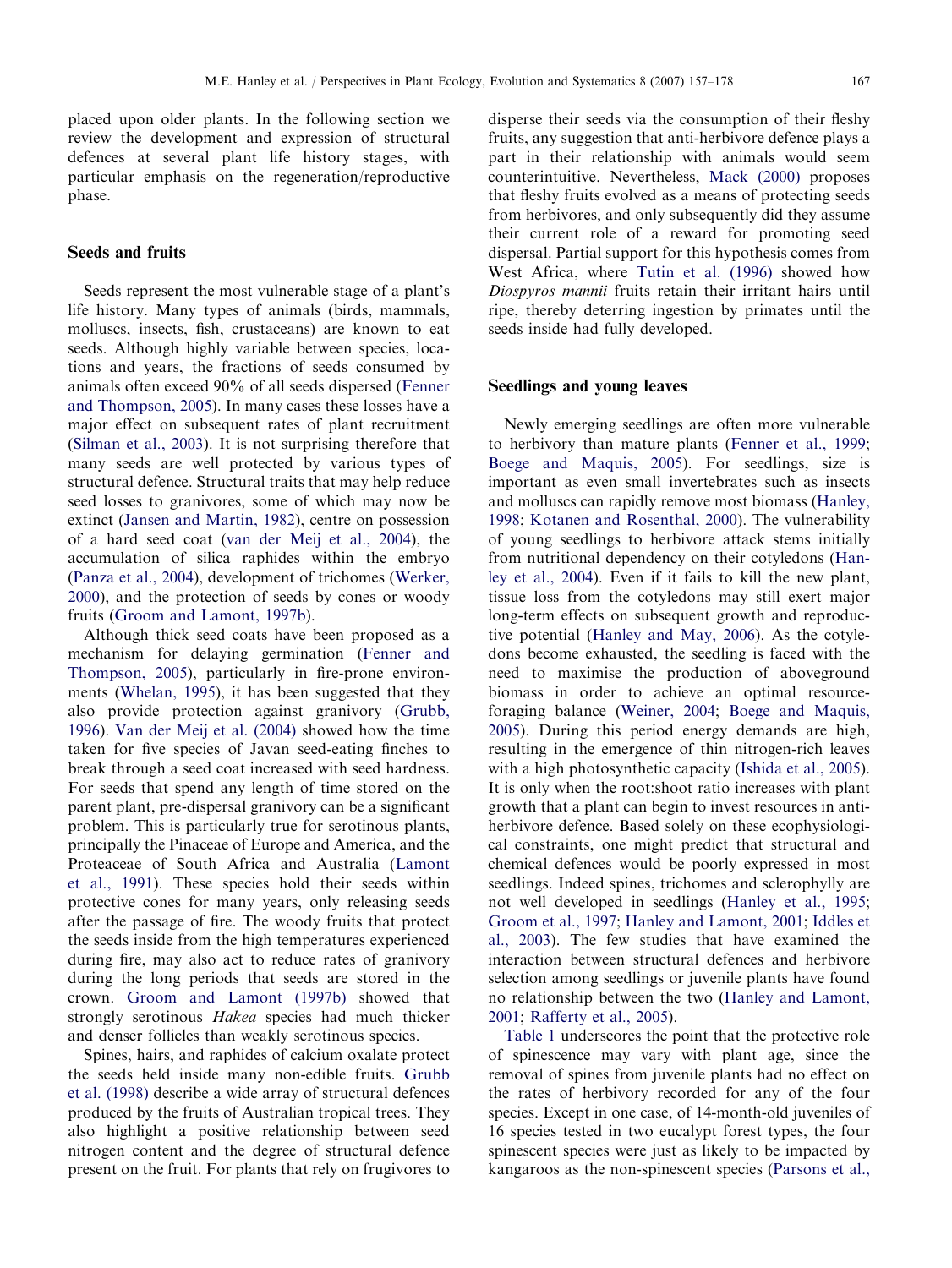[2006\)](#page-20-0). [Rafferty and Lamont \(2007\)](#page-20-0) also obtained no correlation between levels of spinesence and herbivory by kangaroos among 20-month-old juveniles of 19 banksia woodland species. It is clear that spinescence is poorly developed among immature leaves and young plants (and associated levels of sclerophylly; [Groom et](#page-17-0) [al., 1997\)](#page-17-0) and its deterrence function only applies to mature leaves on adult plants.

Although emerging leaves on mature plants often undergo similar morphological changes to those described for seedlings, they have the advantage of the support provided by an established plant. As a result they are able to draw upon the resources required to develop an array of structural and chemical defences. The density of hairs on young leaves of the North America plant, Verbascum thapsus, exceeds that on older leaves and consequently they are eaten less by grasshoppers [\(Woodman and Fernandes, 1991\)](#page-21-0). Similarly, a high initial trichome density in Aristolochia californica helps protect its emerging leaves from caterpillar attack [\(Fordyce and Agrawal, 2001\)](#page-17-0). Other structural defences may decline with leaf age. [Matsuki](#page-19-0) [et al. \(2004\)](#page-19-0) showed how trichome density and toughness decreased with age in two Japanese Birch species. [Choong \(1996\)](#page-16-0) reported a similar directional change in leaf toughness in the South-east Asian tree Castanopsis fissa, as did [Kursar and Coley \(2003\)](#page-19-0) for five Panamanian rainforest tree species, while calcium oxalate concentration was inversely related to leaf age in five Central American rainforest species ([Finley, 1999\)](#page-17-0).

#### Flowers

Despite the obvious detrimental effects that damage to floral tissues might have on plant fitness, the mechanisms by which plants resist floral herbivores are poorly understood [\(Irwin et al., 2004](#page-18-0)). The traditional view that flowers have evolved solely to maximise pollination has only recently been contested by a number of studies that point to the strong selection pressures exerted by floral herbivores [\(Galen and Cuba,](#page-17-0) [2001;](#page-17-0) [Irwin et al., 2004\)](#page-18-0). It is apparent that many plant species possess chemically defended flowers in order to deter herbivore attack ([Armbruster et al., 1997\)](#page-16-0). Structural defences, particularly when flowers are held within protective arrays of spines, as is the case for some Proteaceae and Cactaceae species, may conceivably act to prevent attack by floral herbivores (B.B. Lamont, pers. observ.). Indeed the removal of spines from around the flowers of the yellow star thistle (Centaurea solstitialis) resulted in increased flower visitation by nectar-robbing Lepidoptera [\(Agrawal et al., 2000\)](#page-16-0). Floral trichomes may also act to reduce herbivory but few species have been examined for floral pubescence, and where it is known to exist, its function is poorly understood ([Werker, 2000\)](#page-21-0).

# Tradeoffs with plant growth, reproduction, and chemical defences

The unpredictability of herbivore attack, coupled with the inherent costs that anti-herbivore defences are thought to impose on plant metabolism, means that plants may be faced with an allocation choice: 'to grow or defend' ([Herms and Mattson, 1992](#page-18-0)). Costs can be categorised as allocation costs, i.e. resource-based tradeoffs between herbivore resistance and growth, or as ecological costs that involve a decrease in fitness during interactions with other species [\(Koricheva, 2002\)](#page-18-0). Variables that determine the amount and kind of investment directed towards defence include intrinsic ecophysiological/ontogenetic constraints (e.g. growth and reproduction) and extrinsic factors such as herbivore pressure and resource availability ([Grubb, 1992](#page-18-0); [Herms and Mattson, 1992](#page-18-0); [Stamp, 2003\)](#page-20-0). Therefore, where defences are produced it has long been thought likely that some kind of trade-off with other aspects of plant ecophysiology has occurred [\(Coley et al., 1985](#page-16-0); [Herms and Mattson, 1992](#page-18-0)).

Most studies that examine the fitness costs of plant defences measure the internal allocation costs arising from the diversion of resources from growth and reproduction to defence ([Koricheva, 2002\)](#page-18-0). Of the few studies available, most show that structural defences do impose costs on the growth and reproductive potential of the plants that possess them. [Belovsky et al. \(1991\)](#page-16-0) noted how the development of spinescence limits the accumulation of leaf biomass in Australian shrubs, while [Gomez and Zamora \(2002\)](#page-17-0) showed how the removal of spines from Hormathophylla spinosa and protected from subsequent ungulate herbivory had a positive effect on seed production. The relaxation of herbivore pressure also resulted in decreased spinescence, implying that there is a fitness cost associated with this defence ([Gomez and Zamora, 2002](#page-17-0)).

However, the link between structural defence and growth is not a simple one. Like many aspects of the supposed growth-defence trade-off, the relationship depends on interactions between plants and their environment [\(Koricheva, 2002\)](#page-18-0). [Agrawal \(2000\)](#page-16-0) showed that the induction of trichomes did not reduce root or shoot biomass of Lepidium virginicum grown at low density, but did have this effect when grown at high density. In Brassica rapa, plants with high trichome densities produced more fruits than low trichome density plants, even in the absence of herbivory ([Agren and Schemske, 1994](#page-16-0)).

There are at least two reasons why attempts to find a trade-off between plant fitness and defence have met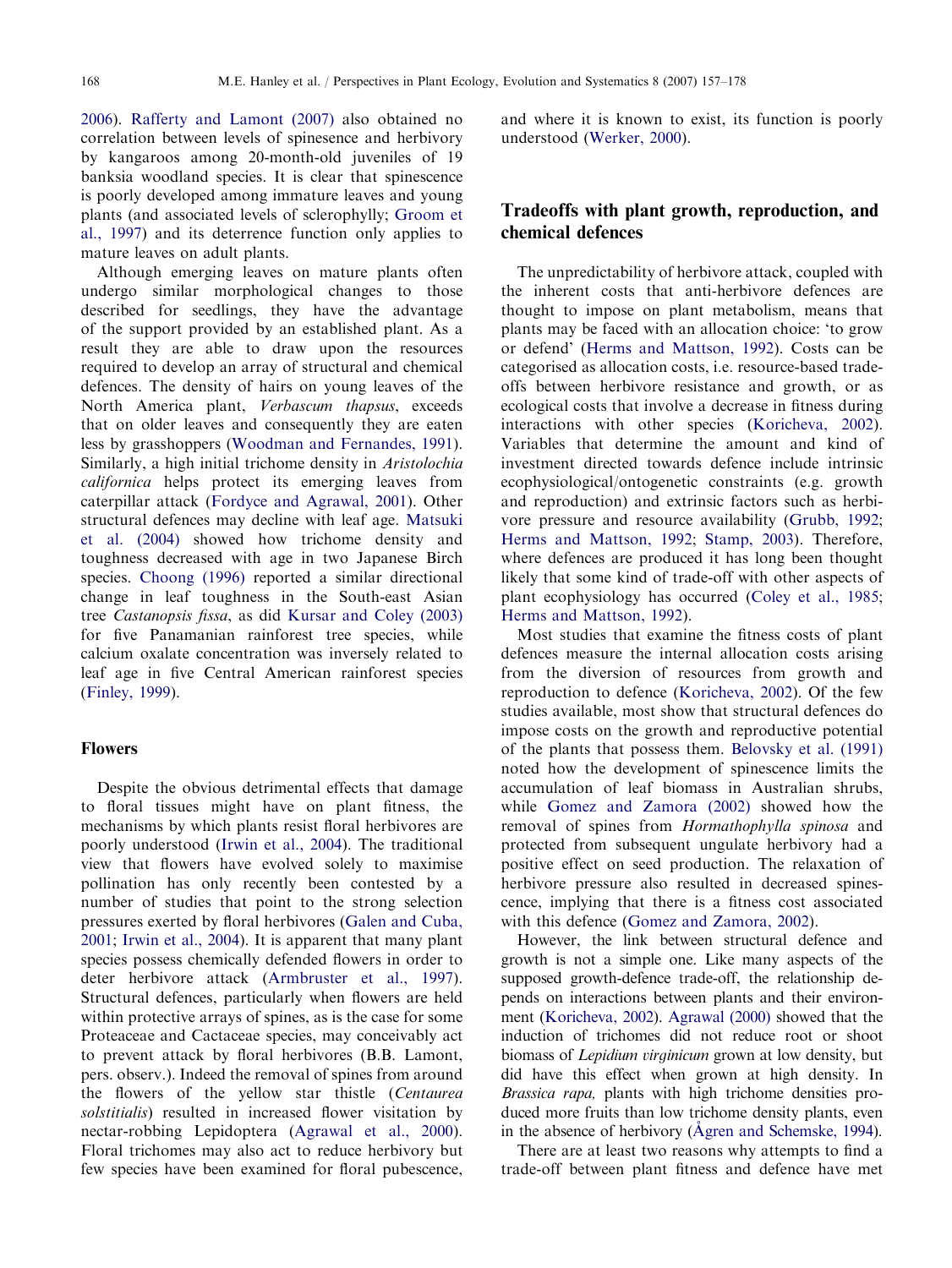with inconsistency. First, any trade-off between growth or reproduction and defence is complicated by the presence of a 'third party' – tolerance ([Stamp, 2003\)](#page-20-0). Tolerance refers to a plant's ability to minimise the impact of herbivore damage on plant fitness. This property is reflected in plant traits such as intrinsic growth rate, storage capacity, and flexibility in nutrient uptake, photosynthetic rate and development [\(Ro](#page-20-0)[senthal and Kotanen, 1994\)](#page-20-0). The greater the allocation to tolerance, the more likely it is that any trade-off between plant fitness and defensive allocation will remain illusive [\(Mole, 1994](#page-19-0)). Second, 'defence' has traditionally been assessed simply by measuring the status of a single specific trait [\(Koricheva, 2002;](#page-18-0) [Koricheva et al., 2004\)](#page-18-0). Anti-herbivore resistance however often depends on the expression of several interacting mechanisms ([Coley, 1983](#page-16-0); [Koricheva et al.,](#page-18-0) [2004](#page-18-0); [Agrawal and Fishbein, 2006](#page-16-0)).

Since both structural and chemical defences rely on the allocation of nitrogen and carbohydrate resources by the plant, classical plant defence theory also predicts an allocation 'dilemma' with regard to which type of defence to invest in [\(Rhoades, 1979;](#page-20-0) [Coley et al., 1985;](#page-16-0) [Herms and Mattson, 1992](#page-18-0)). Although not necessarily mutually exclusive, species that adopt a chemical defence strategy might be expected to possess more limited structural defences, and vice versa. [Pisani and](#page-20-0) [Distel \(1998\)](#page-20-0) examined structural and chemical defences in two Argentinean Prosopsis species, showing that spine density in P. caldenia was significantly greater than that for *P. flexuosa*, while leaf phenolic concentrations exhibited the opposite trend. Similarly, for Western Australian Gastrolobium [\(Twigg and Socha, 1996](#page-21-0)) and Hakea [\(Hanley and Lamont, 2002\)](#page-18-0), species with high levels of spinescence tended to have relatively low concentrations of secondary metabolites. However, [Iddles et al. \(2003\)](#page-18-0) noted for six rainforest species no correlations between phenolic content and five mechanical properties, even when mature leaves were damaged in the expectation of inducing chemical defences, thus providing no support for a trade-off.

Nevertheless while a trade-off between these two main types of plant defence does exist for some species groups, this trade-off is neither ubiquitous [\(Rohner and](#page-20-0) [Ward, 1997;](#page-20-0) [Schindler et al., 2003\)](#page-20-0) nor does it imply that one defence is gained at the expense of the other ([Koricheva et al,, 2004\)](#page-18-0). Despite the negative relationship between leaf spinescence and phenolic content reported in [Hanley and Lamont's \(2002\)](#page-18-0) study of Western Australian Hakea seedlings, plants of all 14 species maintained a relatively high level of chemical defence irrespective of their allocation to structural defence. Moreover, as we have seen, (a) the likelihood of attack by vertebrate and invertebrate herbivores changes substantially as the plant develops, and (b) the effectiveness of some structures depends on the type of herbivore. [Fig. 1](#page-13-0) shows the relative allocation to leaf chemical (phenolic) and mechanical defence (spinescence) in six species of juvenile and adult Hakea plants. The switch of emphasis from chemical defence in seedlings to spinescence in mature plants suggests that the shifting importance of invertebrate and vertebrate herbivory limits any trade-off between the expression of chemical and structural defence as they are temporally out of phase. [Dahler et al. \(1995\)](#page-17-0) also showed how the levels of chemical defences are highest in seedlings of three Macadamia species before declining in older plants that develop tougher leaves.

Individual leaves may also exhibit a similar pattern of ontogenetic change. Newly produced Northofagus moorei leaves initially contain high levels of phenolics, but this defence drops substantially as the leaves become toughened ([Brunt et al., 2006](#page-16-0)). [Lamont \(1993\)](#page-19-0) and [Choong \(1996\)](#page-16-0) reported comparable changes in the relative balance of chemical and structural defences in Grevillea spp. and Castanopsis fissa respectively. Similarly, a dense pubescence is only an option for young leaves as trichomes become abraided and lost with time. Strong spines require lignification, secondary wall production and cutinisation, time-dependent processes. It is also worth noting that leaves on adults of highly sclerophyllous species might be many years old whereas even mature leaves of seedlings and juveniles may only be a few months old, with little opportunity for deposition of tannins and structural compounds ([Groom et al., 1997;](#page-17-0) [Witkowski et al., 1992](#page-21-0)). Clearly the way in which different types of defence are expressed will depend greatly on leaf and plant age and the likelihood of attack by different herbivores. It is also apparent that in order to better understand relationships between defensive traits, its is vital that we consider plant defence in terms of interactions between coadapted complexes rather than simple tradeoffs between individual traits [\(Stamp, 2003;](#page-20-0) [Koricheva et al., 2004;](#page-18-0) [Agrawal and Fishbein, 2006](#page-16-0)).

#### Resource availability and plant defence theory

A further consideration when dealing with the allocation costs of structural defences is the amount of resources that are available to the plant. It has been argued that the production of structural defences is much more expensive than chemical defences since they are (a) not recyclable, and (b) are constructed from the same material as plant biomass and are therefore always limited by the same resources [\(Skogsmyr and Fager](#page-20-0)ström, 1992). However, the contrary position, that structural defences (primary chemicals) are less resource demanding than secondary chemicals, has been presented ([Choong, 1996](#page-16-0)). To some extent both viewpoints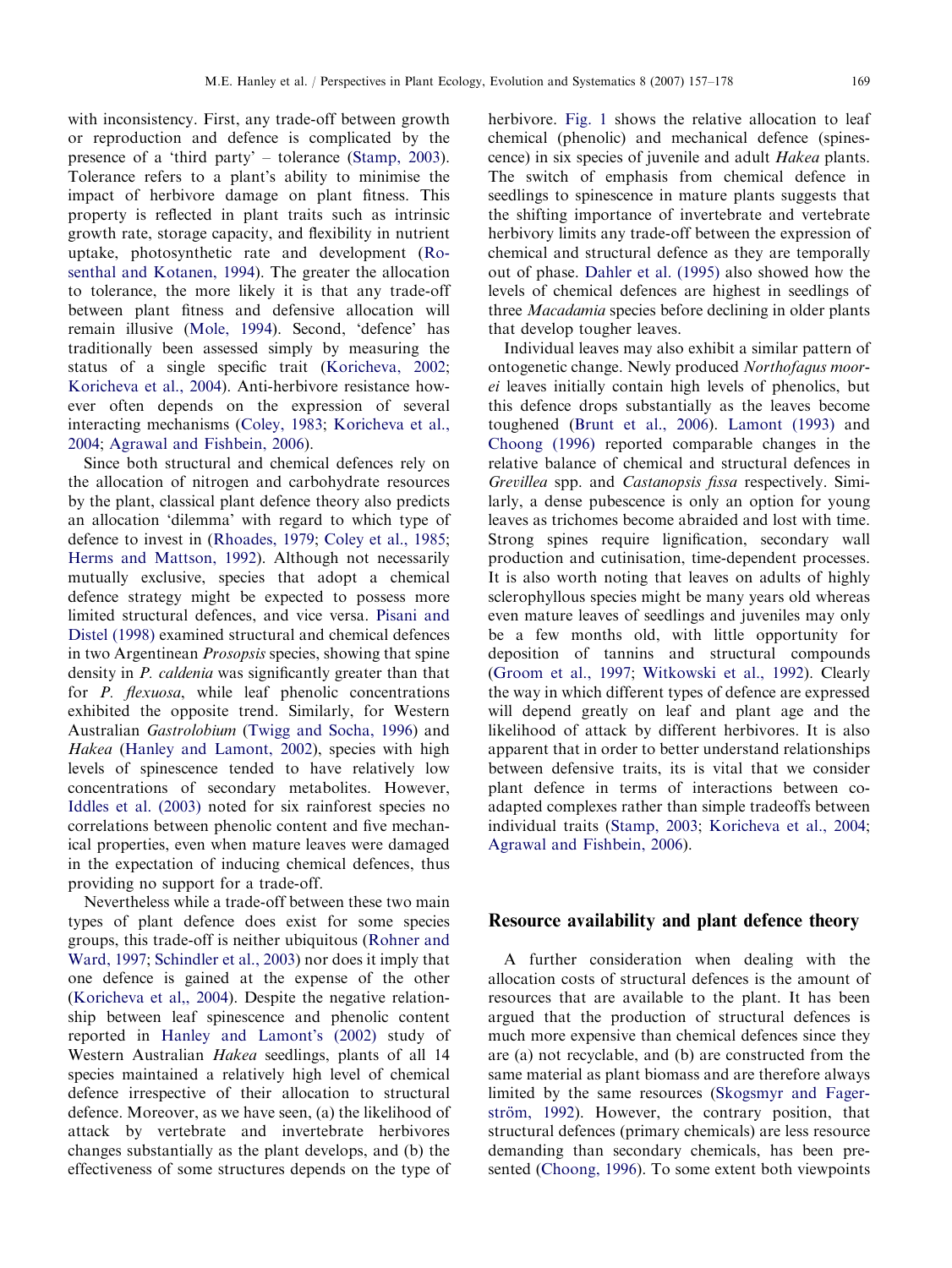<span id="page-13-0"></span>

Fig. 1. Relative changes in plant structural (spinescence) and chemical defence (phenolics) in six Western Australian Hakea species at the juvenile (3 month old) and mature stage. Significant  $(P<0.001)$  differences between mean ( $\pm$ SE) spinescence and phenolic content are denoted by \*\*\*; NS, Not significant  $(P>0.05)$ . Data collated from [Rafferty \(1999\).](#page-20-0)

could be correct depending on the kinds of defences we are dealing with. Thickening of sclerenchyma might demand relatively fewer limiting resources than the synthesis of nitrogen-based alkaloids; but the production of low resource demanding secondary metabolites like phenolics [\(Gulmon and Mooney, 1986](#page-18-0)) might not exceed the costs associated with the deployment of cellulose in trichomes or spines. Variation in the resource requirements imposed by different types of chemical or structural defences may be one reason why [Koricheva \(2002\)](#page-18-0) failed to find any consistent differences in the fitness costs of these two modes of plant defence. It is clear however that availability of mineral nutrients, light and water play a pivotal role in dictating the allocation of plant resources to growth, reproduction and the different types of plant defence.

The availability of resources in the external environment has been central to the development of plant defence hypotheses, most recently the Growth-Differentiation Balance (GDB) hypothesis ([Herms and Matt](#page-18-0)[son, 1992\)](#page-18-0) which subsumes the earlier Growth Rate (GR) ([Coley, 1983](#page-16-0)) and Carbon-Nutrient Balance (CNB) hypotheses [\(Bryant et al., 1983\)](#page-16-0). In essence the GDB provides a framework for explaining how plants balance allocation between growth (cell production) and differentiation (cell specialisation, including for structural defences). Any environmental factor that slows growth more than it slows photosynthesis, such as shortages of mineral nutrients and water, will increase the resource pool available for allocation to differentiation. Thus, [Herms and Mattson \(1992\)](#page-18-0) argue that resource-rich environments should favour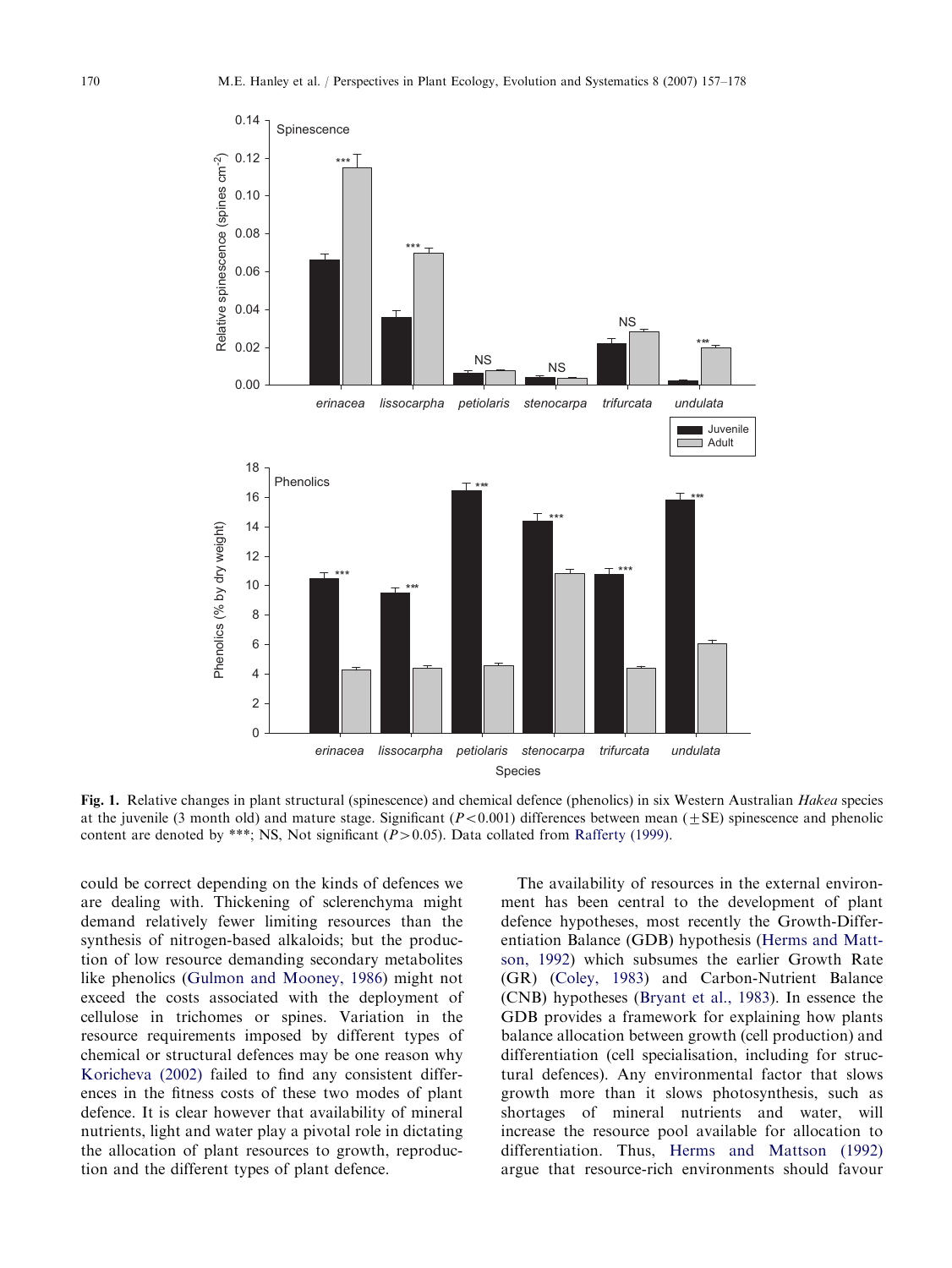Classical plant defence theory therefore, predicts that structural defences should be most commonly encountered in resource-poor environments. Indeed, the fitness costs of plant defences do seem to be significantly greater at high nutrient levels [\(Koricheva, 2002\)](#page-18-0), and as [Grubb \(1992\)](#page-18-0) observes, the distribution of spinescence follows a general pattern of being more common in the drier, less fertile areas of the planet. The incidence of sclerophylly is also higher in resource-limited regions [\(Salleo and Nardini, 2000;](#page-20-0) [Lamont et al., 2002;](#page-19-0) [Wright et al., 2004\)](#page-21-0). Much less is known about the biogeographical distribution of trichomes, phytoliths or raphides, although there is evidence that pubescence is favoured under resourcelimited conditions ([Hoffland et al., 2000](#page-18-0)). [Grubb \(1992\)](#page-18-0) also draws attention to the fact that spinescence is not confined to resource-limited environments but is also relatively common in many resource-rich plant communities. It is also evident that sclerophylly, pubescence and mineral deposition are encountered in environments favourable to rapid plant growth. Highly pubescent plants, such as Cerastium holosteoides, Lamium purpureum and Symphytum officinale, are common in the productive habitats of temperate Europe. Clearly our understanding of the expression of structural defences must go beyond a simple link with resource availability.

Most plant defence theories extend beyond a onedimensional association with ecosystem productivity. The GR, CNB, and GDB hypotheses incorporate caveats explaining how increased herbivore pressure and plant competition can influence the optimal investment in plant defence. Moreover, the group of hypotheses encapsulated within the Optimal Defence (OD) theory ([Rhoades, 1979\)](#page-20-0), consider more explicitly how plant defence is shaped by allocation costs, plant fitness, plant apparency, and herbivore behaviour. Nevertheless [Grubb \(1992\)](#page-18-0) suggests that as many as six variables (resource availability, proportion of the landscape covered, architecture, phenology relative to neighbours, nutrient content relative to neighbours, and kinds of herbivore present) should be considered when trying to explain observed patterns of plant defence. Developing his argument about the relative importance of each of these variables, [Grubb \(1992\)](#page-18-0) suggests that spinescence should be most conspicuous in plants from both low and high-productivity environments, and be less well developed in intermediate-productivity ecosystems: the 'scarcity-accessibility' hypothesis.

However a familiar problem emerges when we come to examine empirical support for these hypotheses. Despite a comprehensive literature documenting experimental tests of plant defence theory, there have been few attempts to determine how resource availability influences the expression of structural defences. This failure may stem from the fact that arguments presented by the proponents of particular plant defence theories are based on the synthesis of secondary metabolites, and at best only deal with structural defences as an aside. This point was made by Grubb  $(1992)$  who noted that " $\ldots$ the mainline theorisation in defence has been concentrated on chemical defences, and has consistently ignored physical armament.'' Very little has changed in the decade and a half since Grubb's observation. To compound the problem, the few studies that have examined the relationship between resource supply and structural defence have yielded contradictory results. [Gowda et al. \(2003\)](#page-17-0) observed an increase in spine mass when *Acacia tortilis* plants were supplied with more mineral resources, while for a variety of plants, sclerophylly and pubescence respond positively to higher light intensities [\(Groom and Lamont, 1997a;](#page-17-0) [Roberts](#page-20-0) [and Paul, 2006\)](#page-20-0). However, relative spinescence for two North American Acacia species was unaffected by the addition of fertiliser to field plots ([Cash and Fulbright,](#page-16-0) [2005](#page-16-0)), while [Bazely et al. \(1991\)](#page-16-0) showed that addition of nitrogen fertiliser reduced spine density in Rubus fruticosus agg. Similarly trichome density in tomatoes (Lycopersicon esculentum) is reduced when plants are provided with increased nitrogen ([Hoffland et al., 2000](#page-18-0)) and light ([Wilkens et al., 1996\)](#page-21-0). There appears therefore to be little consistency in how plant structural defences respond to resource availability. To some extent this variability may be explained by the conflicting demands imposed by plant growth, reproduction and chemical defence. For example while the frequency of Datura wrightii plants producing non-glandular trichomes declined with increased rainfall, the fraction of plants producing water-demanding glandular trichomes increased [\(Hare and Elle, 2001](#page-18-0)). It is clear that in order to gain a better understanding of how structural defences respond to resource supply we must consider interactions between linked groups of plant growth and defensive traits ([Koricheva et al., 2004;](#page-18-0) [Agrawal and](#page-16-0) [Fishbein, 2006](#page-16-0)), as well as spatial and temporal variability in herbivory ([Hanley, 1998\)](#page-18-0).

Our failure to understand the way in which structural defences respond to resource availability has two important consequences. Firstly, it is difficult to assess the numerous plant defence theories vying for general support without a more vigorous examination of how structural defences respond to the predictions made by these theories. Any successful model should be able to predict the deployment of raphides, sclerophylly, pubescence and spinescence as accurately as it does the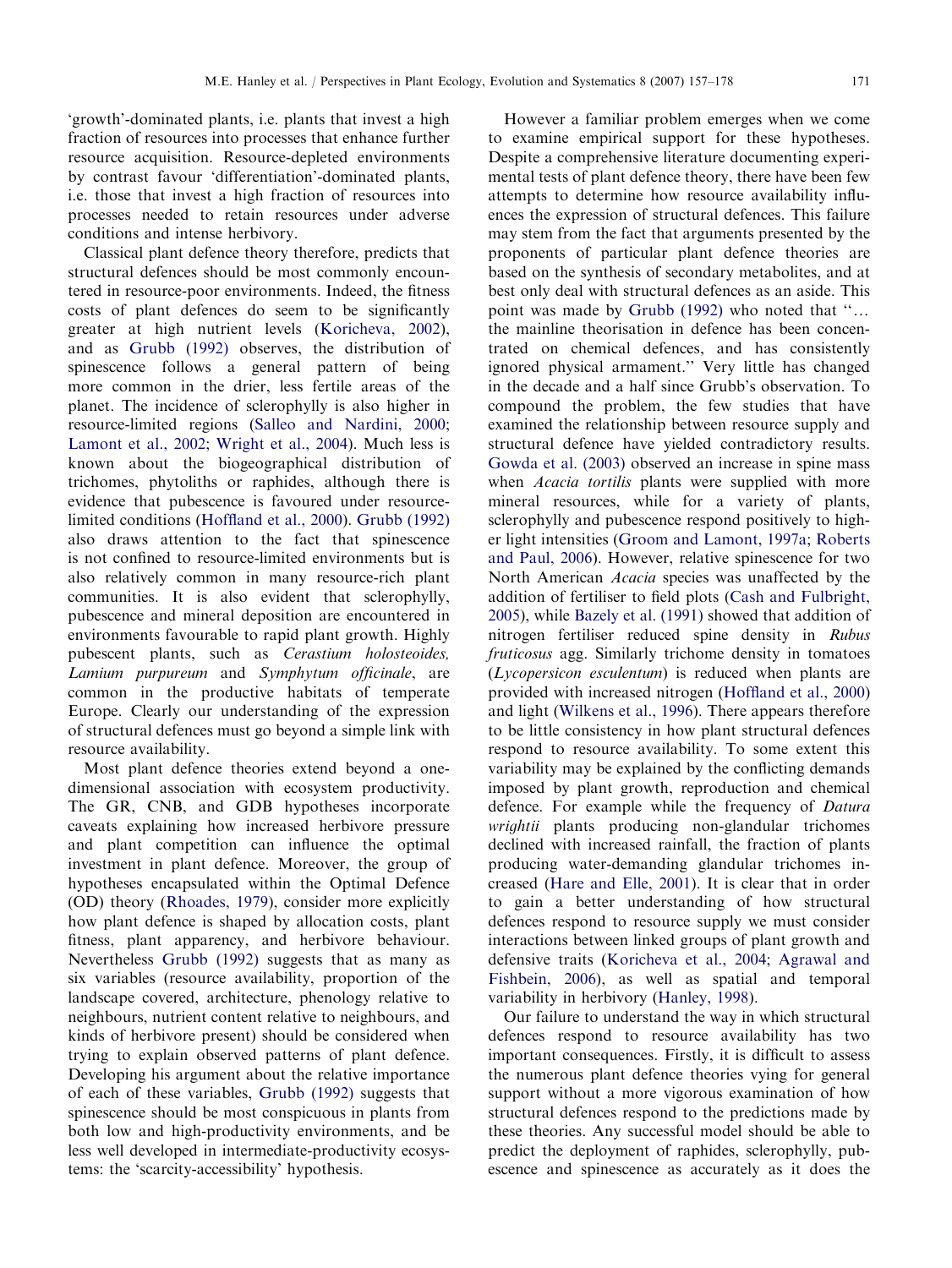incidence of secondary metabolites. More importantly, plant communities are increasingly confronted with anthropogenic changes to resource supply. Although nitrogen addition is one obvious way in which increased resource availability can influence plant defence ([Throop and Lerdau, 2004\)](#page-21-0), elevated atmospheric carbon dioxide  $(eCO<sub>2</sub>)$  is also likely to be important. Many plants subjected to  $eCO<sub>2</sub>$  show increased LMA (via thicker leaves) which may deter or reduce ingestion by herbivores [\(Knepp et al., 2005](#page-18-0)). Similarly trichome density can also be influenced by  $CO<sub>2</sub>$  availability as shown for Arabidopsis thaliana ([Bidart-Bouzat et al.,](#page-16-0) [2005\)](#page-16-0). The influence of  $eCO<sub>2</sub>$  on plant defence promises to be central to the study of plant–herbivore interactions over the coming decades. The importance of structural defences in this relationship should not be underestimated.

#### Conclusions and future research directions

The overarching conclusion that emerges from our review is that, in spite of the wide variety of morphological structures produced by plants throughout the world, we have little information on the relative importance of structural defences (individually and collectively) to plant fitness in the presence of particular herbivores. This requires knowledge on the full suite of structural attributes possessed by each species as well as its chemical and growth attributes in relation to survival and fecundity. Manipulation experiments so far have been univariate and impact is gauged on immediate biomass reduction only. Multivariate studies are longer term but have yet to progress beyond the correlative approach. We also understand surprisingly little about how structural defences contribute to plant defence. For example, a wide array of tests on the mechanical properties of leaves is now available ([Table 2\)](#page-4-0). Yet there has been no attempt to predetermine the actual biting behaviour of the target herbivore, choose the most appropriate parameter from the list, and hypothesise an outcome when plant species varying widely in that parameter are exposed to that herbivore. Until this is done, the results will remain little more than informative, if not misleading, than can currently be derived from using the simple index of sclerophylly, i.e. leaf-mass–area.

It is certainly true that, while some structural defences may have originally evolved as adaptations to other environmental factors, they can markedly affect the likelihood of herbivore attack on the plants that possess them. Despite this clear defensive function, there are several reasons why a more complete understanding of the way in which structural defence fits into an overall model of plant–herbivore interactions is required. These

include the important theoretical aspects of how the development of structural defences affects, and is affected by, plant ecophysiology (particularly as the plant ages). Future studies should consider the expression of anti-herbivore defence in terms of groups of mutually complementary characteristics, rather than as interactions between individual ecophysiological/structural traits ([Coley, 1983;](#page-16-0) [Agrawal and Fishbein, 2006\)](#page-16-0). This approach may help clarify the evolutionary and ecological relationships between structural defences, plant growth and reproductive traits, and chemical defences, and develop plant defence theory beyond the simplistic view that the expression of plant defence is based on one-to-one tradeoffs between traits or a monotonic relationship with resource availability.

The recent proposal for a 'defence syndrome triangle' ([Agrawal and Fishbein, 2006\)](#page-16-0) offers one way of fitting plant defence into a framework that encompasses linked ecophysiological/structural traits, and how they interact with the plant environment (external resource availability, herbivore identity and density, plant competition). Tests of this model, whereby plants are grouped into one of three possible defence syndromes, must by necessity include structural defences ([Agrawal and](#page-16-0) [Fishbein, 2006](#page-16-0)). Such studies will improve our understanding of the evolution of plant defence, not simply because structural defences are a vital component of any successful plant defence theory, but because they offer a more tractable aspect of plant–herbivore interactions than chemical defence.

From a practical point of view, a better understanding of how and why structural defences are deployed would yield important information on how plant–herbivore interactions are likely to respond to a changing environment. Despite the bias towards the study of secondary metabolites, there can be few plants that do not possess some kind of structural defence, or interact with a competitor that does. We have outlined several important relationships between structural defence, plant ecophysiology, and herbivore and pollinator behaviour in this review. It should be apparent therefore that any factor that causes a change in the development and expression of structural defences could influence other aspects of plant growth, competitive ability, fecundity or susceptibility to herbivore attack. Recent developments in plant genomics provide a novel tool for the study of responses to a changing environment, allowing us to identify the genetic basis of trait responses to specific environmental stimuli particularly for groups of linked ecophysiological/structural traits ([Howe and Brunner, 2005\)](#page-18-0). Not only does this approach allow us to determine whether morphological traits are adaptations to past physiological stresses, herbivory, or both, it also provides a powerful means by which ecologists can make predictions about the way in which characteristics such as leaf toughness and pubescence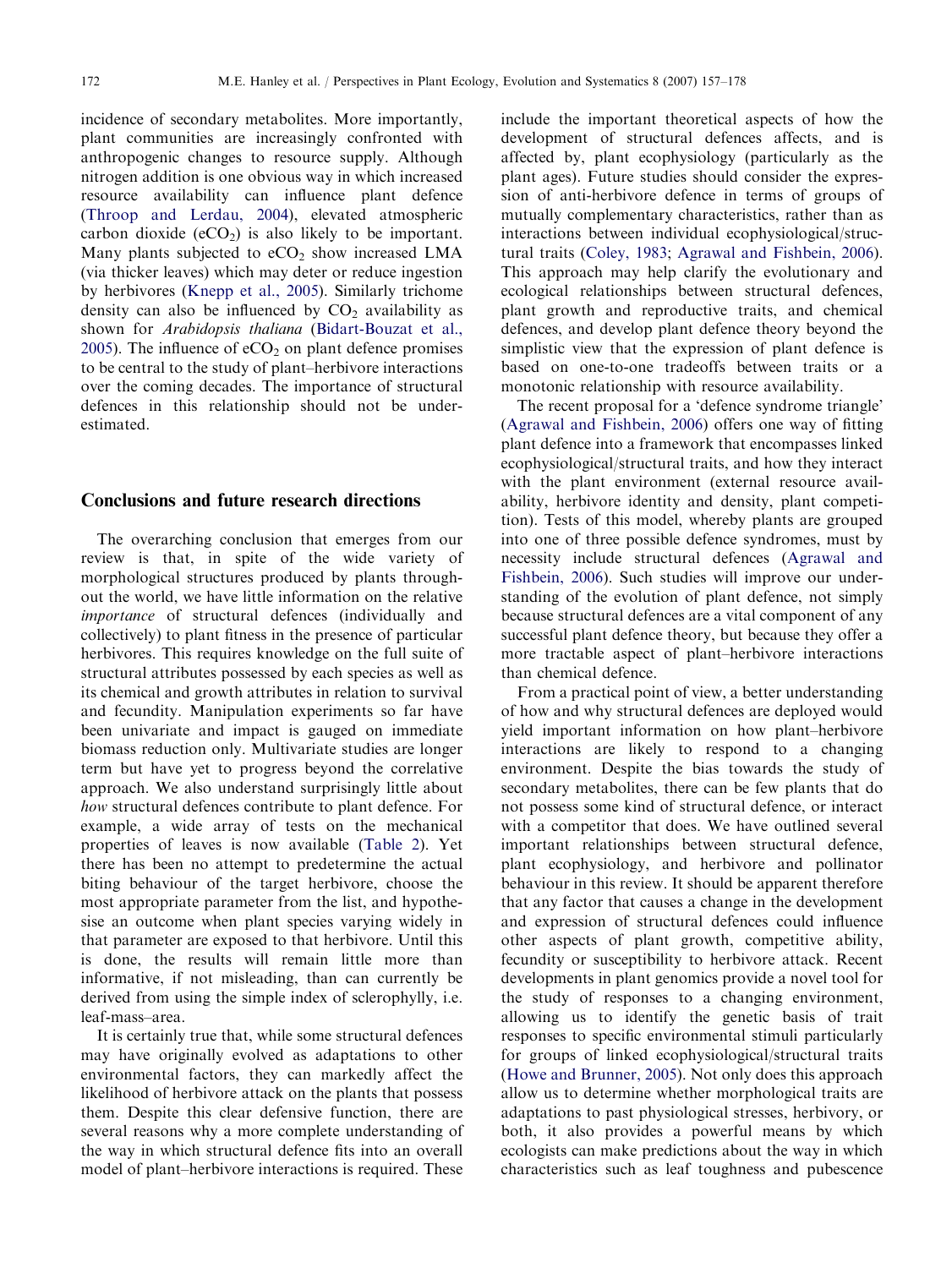<span id="page-16-0"></span>are likely to respond to the effects of climate change in the future.

## Acknowledgements

We thank the four referees for their constructive comments on an earlier draft of this manuscript. In preparing this review we were supported by an ARC International Overseas Fellowship award to MEH, ARC Linkage awards to BBL and Neal Enright (partners Alcoa Australia, Worsley Alumina, Whiteman Park, Iluka Resources, MERIWA) and an ARC Discovery award to BBL. This is contribution CEDD02/2007 of the Centre for Ecosystem Diversity and Dynamics, Curtin University

## References

- Abe, T., Higashi, M., 1991. Cellulose centred perspective on terrestrial plant community structure. Oikos 60, 127–133.
- Abdala-Roberts, L., Parra-Tabla, V., 2005. Artificial defoliation induces trichome production in the tropical shrub Cnidoscolus aconitifolius (Euphorbiaceae). Biotropica 37, 251–257.
- Abrahamson, W.G., 1975. Reproductive strategies in dewberries. Ecology 56, 721–726.
- Agrawal, A.A., 2000. Benefits and costs of induced plant defence for Lepidium virginicum (Brassicaceae). Ecology 81, 1804–1813.
- Agrawal, A.A., Fishbein, M., 2006. Plant defence syndromes. Ecology 87, S132–S149.
- Agrawal, A.A., Rudgers, J.A., Botsford, L.W., Cutler, D., Gorin, J.B., Lundquist, C.J., Spitzer, B.W., Swann, A.L., 2000. Benefits and constraints on plant defence against herbivores: spines influence the legitimate and illegitimate flower visitors of yellow star thistle, Centaurea solstitialis L. (Asteraceae). Southwest. Nat. 45, 1–5.
- Agren, J., Schemske, D.W., 1993. The cost of defence against ( herbivores: an experimental study of trichome production in Brassica rapa. Am. Nat. 141, 338–350.
- Agren, J., Schemske, D.W., 1994. Evolution of trichome ( number in a naturalized population of Brassica rapa. Am. Nat. 143, 1–13.
- Andres, M.R., Connor, E.F., 2003. The community-wide and guild-specific effects of pubescence on the folivorous insects of manzanitas Arctostaphylos spp. Ecol. Entomol. 28, 383–396.
- Armbruster, W.S., Howard, J.J., Clausen, T.P., Debevec, E.D., Loquvam, J.C., Matsuki, M., Cerendolo, B., Andel, F., 1997. Do biochemical exaptations link evolution of plant defense and pollination systems? Historical hypotheses and experimental tests with Dalechampia vines. Am. Nat. 149, 461–484.
- Bazely, D.R., Myers, J.H., Dasilva, K.B., 1991. The response of numbers of bramble prickles to herbivory and depressed resource availability. Oikos 61, 327–336.
- Becerra, J.X., 2003. Synchronous coadaptation in an ancient case of herbivory. Proc. Natl. Acad. Sci. USA 100, 12804–12807.
- Belovsky, G.E., Schmitz, O.J., Slade, J.B., Dawson, T.J., 1991. Effects of spines and thorns on Australian arid zone herbivores of different body masses. Oecologia 88, 521–528.
- Berenbaum, M., Feeny, P., 1981. Toxicity of angular furanocoumarins to swallowtail butterflies – escalation in a co-evolutionary arms race. Science 212, 927–929.
- Bernays, E.A., 1986. Diet-induced head allometry among foliage-chewing insects and its importance for graminivores. Science 231, 495–497.
- Bidart-Bouzat, M.G., Mithen, R., Berenbaum, M.R., 2005. Elevated  $CO<sub>2</sub>$  influences herbivory-induced defence responses of Arabidopsis thaliana. Oecologia 145, 415–424.
- Bjorkman, C., Anderson, D.B., 1990. Trade off among antiherbivore defences in a South American blackberry (Rubus bogotensis). Oecologia 85, 247–249.
- Boege, K., Marquis, R.J., 2005. Facing herbivory as you grow up: the ontogeny of resistance in plants. Trends Ecol. Evol. 20, 441–448.
- Bond, W.J., Lee, W.G., Craine, J.M., 2004. Plant structural defences against browsing birds: a legacy of New Zealand's extinct moas. Oikos 104, 500–508.
- Borowitzka, M.A., 1982. Mechanisms in algal calcification. Prog. Phycol. Res. 1, 137–177.
- Brown, G.D., 1960. Ants, acacias and browsing mammals. Ecology 41, 587–592.
- Brunt, C., Read, J., Sanson, G.D., 2006. Changes in resource concentration and defence during leaf development in a tough-leaved (Northofagus moorei) and soft-leaved (Toona ciliata) species. Oecologia 148, 583–592.
- Bryant, J.P., Chapin, F.S., Klein, D.R., 1983. Carbon/nitrogen balance of boreal plants in relation to vertebrate herbivory. Oikos 40, 357–368.
- Cash, V.W., Fulbright, W.E., 2005. Nutrient enrichment, tannins, and thorns: Effects on browsing of shrub seedlings. J. Wildl. Manage. 69, 782–793.
- Chabot, B.F., Hicks, D.J., 1982. The ecology of leaf life spans. Annu. Rev. Ecol. Syst. 13, 229–259.
- Chapin, F.S., Autumn, K., Pugnaire, F., 1993. Evolution of suites of traits in response to environmental stress. Am. Nat. 142, 78–92.
- Choong, M.F., 1996. What makes a leaf tough and how this affects the pattern of Castanopsis fissa leaf consumption by caterpillars. Funct. Ecol. 10, 668–674.
- Choong, M.F., Lucas, P.W., Ong, J.S.Y., Pereira, B., Tan, H.T.W., Turner, IM., 1992. Leaf fracture toughness and sclerophylly: their correlations and ecological implications. New Phytol. 121, 597–610.
- Coley, P.D., 1983. Herbivory and defensive characteristics of tree species in a lowland tropical forest. Ecol. Monogr. 53, 209–233.
- Coley, P.D., 1988. Effects of plant growth rate and leaf lifetime on the amount and type of anti-herbivore defense. Oecologia 74, 531–536.
- Coley, P.D., Bryant, J.P., Chapin, F.S., 1985. Resource availability and plant anti-herbivore defence. Science 230, 895–899.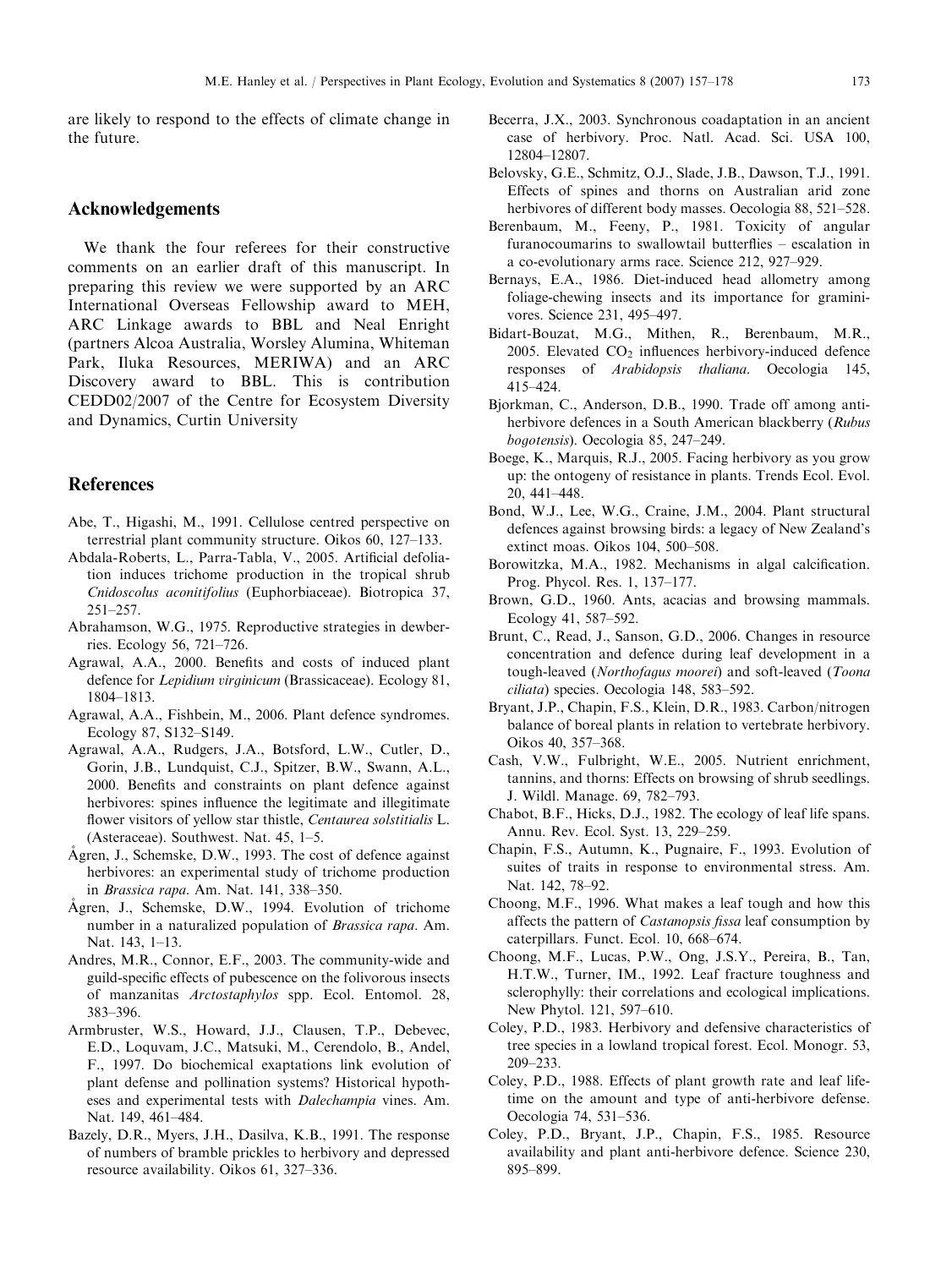- <span id="page-17-0"></span>Cooper, S.M., Ginnett, T.F., 1998. Spines protect plants against browsing by small climbing mammals. Oecologia 113, 219–221.
- Cooper, S.M., Owen-Smith, N., 1986. Effects of plant spinescence on large mammalian herbivores. Oecologia 68, 446–455.
- Crawley, M.J., 1989. The relative importance of vertebrate and invertebrate herbivores in plant population dynamics. In: Bernays, E.A. (Ed.), Insect–Plant Interactions, vol. 1. CRC Press, Boca Raton, FL, pp. 45–71.
- Cronin, G., Lodge, D.M., Hay, M.E., Miller, M., Hill, A.M., Horvath, T., Bolser, R.C., Lindquist, N., Wahl, M., 2002. Crayfish preferences for freshwater macrophytes: the influence of plant structure and chemistry. J. Crustacean Biol. 22, 708–718.
- Dahler, J.M., McConchie, C.A., Turnbull, C.G.N., 1995. Quantification of cyanogenic glucosides in seedlings of 3 Macadamia (Proteaceae) species. Aust. J. Bot. 43, 619–628.
- Dalin, P., Bjorkman, C., 2003. Adult beetle induces willow trichome defence against subsequent larval feeding. Oecologia 134, 112–118.
- Darrow, H.E., Bannister, P., Burritt, D.J., Jameson, P.E., 2001. The frost resistance of juvenile and adult forms of some heteroblastic New Zealand plants. N. Z. J. Bot. 39, 355–363.
- Diaz, s., Noy-Meir, I., Cabido, M., 2001. Can grazing response of herbaceous plants be predicted from simple vegetative traits? J. Appl. Ecol. 38, 497–508.
- Diemer, M., 1998. Life span and dynamics of leaves of herbaceous perennials in high-elevation environments – news from the elephant's leg. Funct. Ecol. 12, 413–425.
- Doss, R.P., Shanks, C.H., Chamberlain, J.D., Garth, J.K.L., 1987. Role of leaf hairs in resistance of a clone of beach strawberry, Fragaria chiloensis, to feeding by adult black vine weevil, Otiorhynchus sulcatus (Coleoptera: Curculionidae). Environ. Entomol. 16, 764–768.
- Edwards, C., Read, J., Sanson, G., 2000. Characterising sclerophylly: some mechanical properties of leaves from heath and forest. Oecologia 123, 158–167.
- Edwards, P.J., 1989. Insect herbivory and plant defence theory. In: Grubb, P.J., Whittaker, J.B. (Eds.), Towards a More Exact Ecology. Blackwell, Oxford, pp. 275–297.
- Eisner, T., Eisner, M., Hoebeke, E.R., 1998. When defence backfires: detrimental effect of a plant's protective trichomes on an insect beneficial to the plant. Proc. Natl. Acad. Sci. USA 95, 4410–4444.
- Elger, A., Bornette, G., Barrat-Segretain, M.H., Amoros, C., 2004. Disturbances as a structuring factor of plant palatability in aquatic communities. Ecology 85, 304–311.
- Erickson, A.A., Bell, S.S., Dawes, C.J., 2004. Does mangrove leaf chemistry help explain crab herbivory patterns? Biotropica 36, 333–343.
- Fenner, M., Thompson, K., 2005. The Ecology of Seeds. Cambridge University Press, Cambridge.
- Fenner, M., Hanley, M.E., Lawrence, R., 1999. Comparison of seedling and adult palatability in annual and perennial plants. Funct. Ecol. 13, 546–551.
- Fernandes, G.W., 1994. Plant mechanical defences against insect herbivory. Rev. Bras. Entomol. 38, 421–433.
- Finley, D.S., 1999. Patterns of calcium oxalate crystals in young tropical leaves: a possible role as an anti-herbivory defence. Rev. Biol. Trop. 47, 27–31.
- Fordyce, J.A., Agrawal, A.A., 2001. The role of plant trichomes and caterpillar group size on growth and defence of the pipevine swallowtail Battus philenor. J. Anim. Ecol. 70, 997–1005.
- Forsyth, D.M., Richardson, S.J., Menchenton, K., 2005. Foliar fibre predicts diet selection by invasive Red Deer Cervus elaphus scoticus in a temperate New Zealand forest. Funct. Ecol. 19, 487–494.
- Franceschi, V.R., Nakata, P.A., 2005. Calcium oxalate in plants: Formation and function. Annu. Rev. Plant Biol. 56, 41–71.
- Galen, C., Cuba, J., 2001. Down the tube: pollinators and the evolution of flower shape in the alpine skypilot, Polemonium viscosum. Evolution 55, 1963–1971.
- Galimuhtasib, H.U., Smith, C.C., Higgins, J.J., 1992. The effect of silica in grasses on the feeding behaviour of the prairie vole, Microtus ochrogaster. Ecology 73, 1724–1729.
- Gomez, J.M., Zamora, R., 2002. Thorns as an induced defence in a long-lived shrub (Hormathophylla spinosa, Cruciferae). Ecology 82, 885–890.
- Gowda, J.H., 1996. Spines of Acacia tortilis: What do they defend and how? Oikos 77, 279–284.
- Gowda, J.H., Albrectsen, B.R., Ball, J.P., Sjöberg, M., Palo, R.T., 2003. Spines as a mechanical defence: the effects of fertiliser treatment on juvenile Acacia tortilis plants. Acta Oecol. 24, 1–4.
- Gowda, J., Raffaele, E., 2004. Spine production is induced by fire: a natural experiment with three Berberis species. Acta Oecol. 26, 239–245.
- Greenwood, R.M., Atkinson, I.A.E., 1977. Evolution of divaricating plants in New Zealand in relation to moa browsing. Proc. N. Z. Ecol. Soc. 24, 21–33.
- Grime, J.P., MacPherson-Stewart, S.F., Dearman, R.S., 1968. An investigation of leaf palatability using the snail Cepaea nemoralis L. J. Ecol. 56, 405–420.
- Groom, P.K., Lamont, B.B., 1997a. Xerophytic implications of increased sclerophylly: interactions with water and light in Hakea psilorrhyncha seedlings. New Phytol. 136, 231–237.
- Groom, P.K., Lamont, B.B., 1997b. Fruit-seed relations in Hakea: serotinous species invest more dry matter in predispersal seed protection. Aust. J. Ecol. 22, 352–355.
- Groom, P.K., Lamont, B.B., 1999. Which common indices of sclerophylly best reflect differences in leaf structure? Ecoscience 6, 471–474.
- Groom, P.K., Lamont, B.B., Markey, A.S., 1997. Influence of leaf type and plant age on structure and sclerophylly in Hakea (Proteaceae). Aust. J. Bot. 45, 827–838.
- Groom, P.K., Lamont, B.B., Leighton, S., Leighton, P., Burrows, C., 2004. Heat damage in sclerophylls is influenced by their leaf properties and plant environment. Ecoscience 11, 94–101.
- Grubb, P.J., 1986. Sclerophyllys, pachyphylls and pycnophylls: the nature and significance of hard surfaces. In: Juniper, B., Southwood, T.R.E. (Eds.), Insects and the Plant Surface. Arnold, London, pp. 137–150.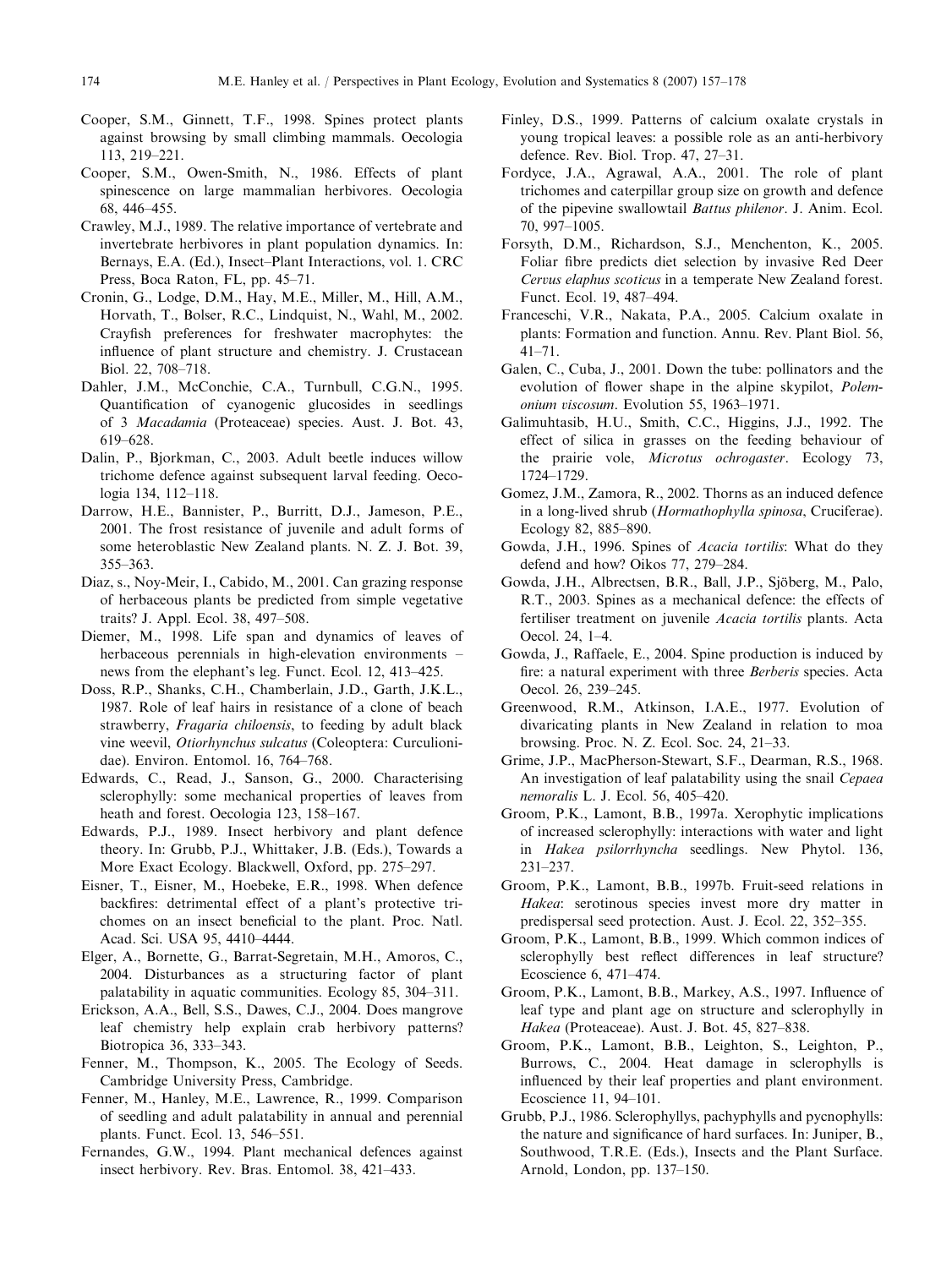- <span id="page-18-0"></span>Grubb, P.J., 1992. A positive distrust in simplicity – lessons from plant defences and from competition among plants and among animals. J. Ecol. 80, 585–610.
- Grubb, P.J., 1996. Rainforest dynamics the need for new paradigms. In: Edwards, D.S., Booth, W.E., Choy, S.C. (Eds.), Tropical Rainforest Research: Current Issues. Kluwer, Dordrecht, pp. 215–233.
- Grubb, P.J., Metcalfe, D.J., Grubb, E.A.A., Jones, G.D., 1998. Nitrogen-richness and protection of seeds in Australian tropical rainforest: a test of plant defence theory. Oikos 82, 467–482.
- Gulmon, S.L., Mooney, H.A., 1986. Costs of defence and their effects on plant productivity. In: Givnish, T.J. (Ed.), On the Economy of Plant Form and Function. Cambridge University Press, Cambridge, pp. 681–698.
- Gutschick, V.P., 1999. Biotic and abiotic consequences of differences in leaf structure. New Phytol. 143, 3–18.
- Haberlandt, G., 1914. Physiological Plant Anatomy. McMillan, London.
- Haddad, N.M., Hicks, W.M., 2000. Host pubescence and the behavior and performance of the butterfly Papilio troilus (Lepidoptera: Papilionidae). Environ. Entomol. 29, 299–303.
- Hagen, R.H., Chabot, J.F., 1986. Leaf anatomy of maples (Acer) and host use by Lepidoptera larvae. Oikos 47, 335–345.
- Handley, R., Ekbom, B., Agren, J., 2005. Variation in ( trichome density and resistance against a specialist insect herbivore in natural populations of Arabidopsis thaliana. Ecol. Entomol. 30, 284–292.
- Hanley, M.E., 1998. Seedling herbivory, community composition and plant life history traits. Perspect. Plant Ecol. Evol. Syst. 1, 191–205.
- Hanley, M.E., Lamont, B.B., 2001. Herbivory, serotiny and seedling defence in Western Australian Proteaceae species. Oecologia 126, 409–417.
- Hanley, M.E., Lamont, B.B., 2002. Relationships between mechanical and chemical attributes of congeneric seedlings: how important is seedling defence? Funct. Ecol. 16, 216–222.
- Hanley, M.E., May, O.C., 2006. Cotyledon damage at the seedling stage affects growth and flowering potential in mature plants. New Phytol. 169, 243–250.
- Hanley, M.E., Fenner, M., Edwards, P.J., 1995. The effect of seedling age on the likelihood of herbivory by the slug Deroceras reticulatum. Funct. Ecol. 9, 754–759.
- Hanley, M.E., Fenner, M., Whibley, H., Darvil, B., 2004. Early plant growth: identifying the end point of the seedling phase. New Phytol. 163, 61–66.
- Hare, J.D., Elle, E., 2001. Geographic variation in the frequencies of trichome phenotypes of Datura wrightii, and correlation with annual water deficit. Madroño 48, 33–37.
- Hartley, S.E., Jones, C.G., 1997. Plant chemistry and herbivory, or why is the World green? In: Crawley, M.J. (Ed.), Plant Ecology. Blackwell, Oxford, pp. 284–324.
- Hay, M.E., Kappel, Q.E., Fenical, W., 1994. Synergisms in plant defences against herbivores: interactions of chemistry, calcification, and plant quality. Ecology 75, 1714–1726.
- Herms, D.A., Mattson, W.J., 1992. The dilemma of plants: to grow or defend. Q. Rev. Biol. 67, 283–335.
- Hochuli, D.F., 1996. The ecology of plant/insect interactions: implications of digestive strategy for feeding by phytophagous insects. Oikos 75, 133–141.
- Hoffland, E., Dicke, M., Van Tintelen, W., Dijkman, H., van Beusichem, M.L., 2000. Nitrogen availability and defence of tomato against two-spotted spider mite. J. Chem. Ecol. 26, 2697–2711.
- Howe, G.T., Brunner, A.M., 2005. An evolving approach to understanding plant adaptation. New Phytol. 167, 1–5.
- Hudgins, J.W., Krekling, T., Francheschi, V.R., 2003. Distribution of calcium oxalate crystals in the secondary phloem of conifers: a constitutive defence mechanism? New Phytol. 159, 677–690.
- Hulley, P.E., 1988. Caterpillar attacks plant mechanical defence by mowing trichomes before feeding. Ecol. Entomol. 13, 239–241.
- Iddles, T.L., Read, J., Sanson, G.D., 2003. The potential contribution of biomechanical properties to anti-herbivore defence in seedlings of six Australian rainforest trees. Aus. J. Bot. 51, 119–128.
- Irwin, R.E., Adler, L.S., Brody, A.K., 2004. The dual role of floral traits: pollinator attraction and plant defence. Ecology 85, 1503–1511.
- Ishida, A., Yazaki, K., Hoe, A.L., 2005. Ontogenetic changes of leaf physiology and anatomy from seedlings to mature trees of a rain forest pioneer tree, Macaranga gigantea. Tree Physiol. 25, 513–522.
- Janis, C.M., Fortelius, M., 1988. On the means whereby mammals achieve increased functional durability of their dentitions, with special reference to limiting factors. Biol. Rev. Camb. Philos. Soc. 63, 197–230.
- Jansen, D.H., Martin, P.S., 1982. Neotropical anachronisms: the fruits the gomphtheres ate. Science 215, 19–27.
- Jernvall, J., Fortelius, M., 2002. Common mammals drive the evolutionary increase of hypsodonty in the Neogene. Nature 417, 538–540.
- Jordan, G.J., Dillon, R.A., Weston, P.H., 2005. Solar radiation as a factor in the evolution of scleromorphic leaf anatomy in Proteaceae. Am. J. Bot. 92, 789–796.
- Juniper, R.E., Southwood, T.R.E., 1986. Insects and the Plant Surface. Edward Arnold, London.
- Karban, R., Baldwin, I.T., 1997. Induced Responses to Herbivory. University of Chicago Press, Chicago.
- Kelly, D., Ogle, M.R., 1990. A test of the climate hypothesis for divaricating plants. N. Z. J. Ecol. 13, 51–61.
- Knepp, R.G., Hamilton, J.G., Mohan, J.E., Zangerl, A.R., Berenbaum, M.R., DeLucia, E.H., 2005. Elevated CO<sub>2</sub> reduces leaf damage by insect herbivores in a forest community. New Phytol. 167, 207–218.
- Konno, K., Nakamura, M., Tateishi, K., Wasano, N., Tamura, Y., Hirayama, C., Hattori, M., Koyama, A., Ono, H., Kohno, K.V., 2006. Various ingredients in plant latex: Their crucial roles in plant defence against herbivorous insects. Plant Cell Physiol. 47 (Suppl. S), S48.
- Koricheva, J., 2002. Meta-analysis of sources of variation in fitness costs of plant antiherbivore defences. Ecology 83, 176–190.
- Koricheva, J., Nykänen, H., Gianoli, E.V., 2004. Metaanalysis of trade-offs among plant antiherbivore defences: are plants jacks-of-all-trades or masters of all? Am. Nat. 163, E64–E75.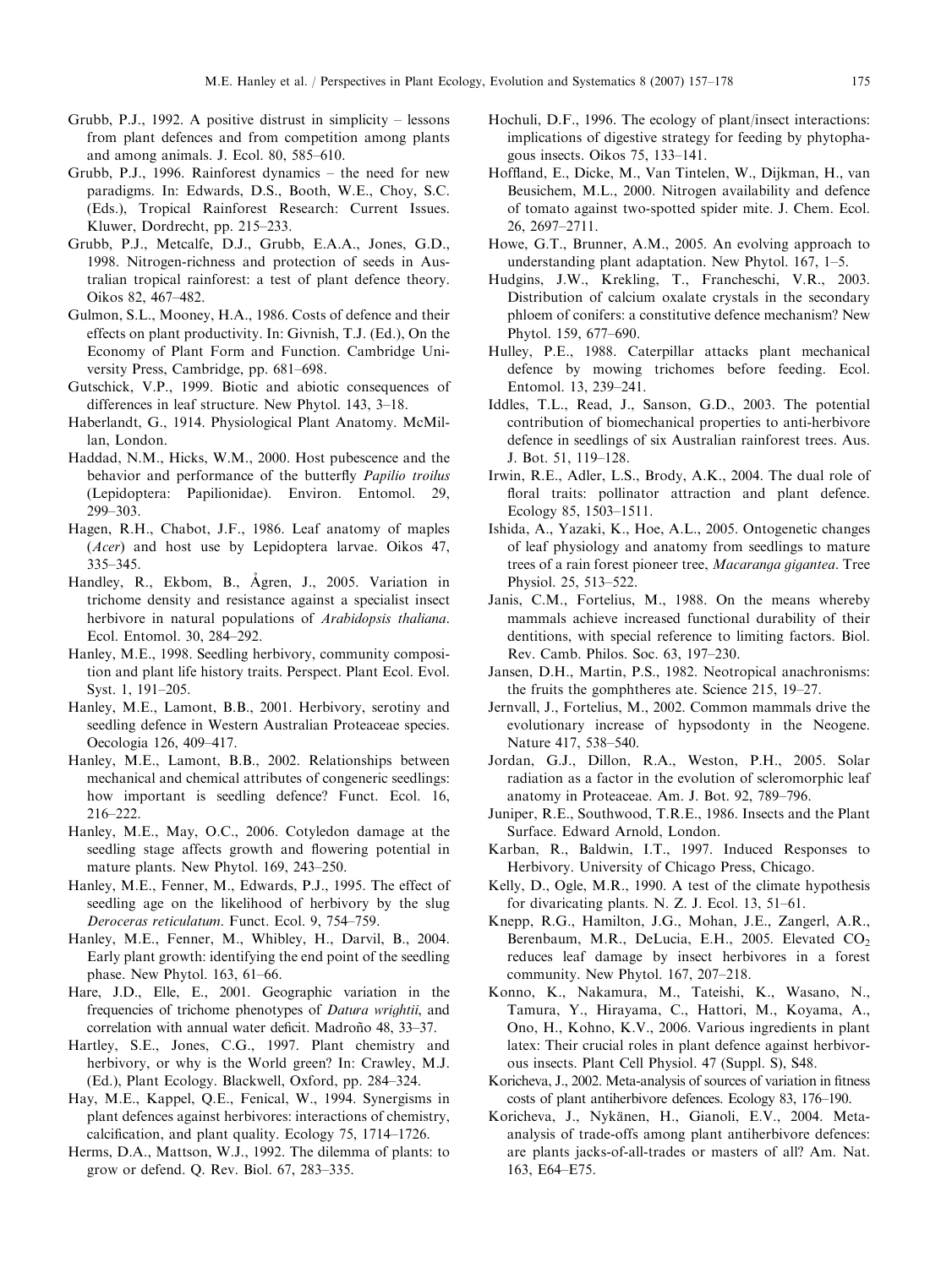- <span id="page-19-0"></span>Korth, K.L., Doege, S.J., Park, S.H., Goggin, F.L., Wang, Q., Gomez, S.K., Liu, G., Jia, L., Nakata, P.A., 2006. Medicago truncatula mutants demonstrate the role of plant calcium oxalate crystals as an effective defence against chewing insects. Plant Physiol. 141, 188–195.
- Kotanen, P.M., Rosenthal, J.P., 2000. Tolerating herbivory: does the plant care if the herbivore has a backbone? Evol. Ecol. 14, 537–549.
- Kuo-Huang, L.L., Chen, S.H., Chen, S.J., 2000. Ultrastructural study on the formation of sclereids in the floating leaves of Nymphoides coreana and Nuphar schimadai. Bot. Bull. Acad. Sin. 41, 283–291.
- Kursar, T.A., Coley, P.D., 2003. Convergence in defence syndromes of young leaves in tropical rainforests. Biochem. Syst. Ecol. 31, 929–949.
- Laca, E.A., Shipley, L.A., Reid, E.D., 2001. Structural antiquality characteristics of range and pasture plants. J. Range Manage. 54, 413–419.
- Lamont, B.B., 1993. Injury-induced cyanogenesis in vegetative and reproductive parts of two Grevillea species and their F1 hybrid. Ann. Bot. 71, 537–542.
- Lamont, B.B., LeMaitre, D, Cowling, R.M., Enright, N.J., 1991. Canopy seed storage in woody-plants. Bot. Rev. 57, 277–317.
- Lamont, B.B., Lamont, H.C., 2000. Utilizable water in leaves of eight arid species as derived from pressure–volume curves and chlorophyll fluorescence. Physiol. Plant. 110, 64–71.
- Lamont, B.B., Groom, P.K., Cowling, R.M., 2002. High leaf mass per area of related species assemblages may reflect low rainfall and carbon isotope discrimination rather than low phosphorus and nitrogen concentrations. Funct. Ecol. 16, 403–412.
- Levin, D.A., 1973. The role of trichomes in plant defence. Q. Rev. Biol. 48, 3–15.
- Lev-Yadun, S., 2001. Apostematic (warning) coloration associated with thorns in higher plants. J. Theor. Biol. 210, 385–388.
- Lowell, R.B., Markham, J.H., Mann, K.H., 1991. Herbivorelike damage induces increased strength and toughness in a seaweed. Proc. R. Soc. London Ser. B 243, 31–38.
- Lusk, C.H., 2002. Does photoinhibition avoidance explain divarication in the New Zealand flora? Funct. Ecol. 16, 858–869.
- Mack, A.L., 2000. Did fleshy fruit pulp evolve as a defence against seed loss rather than as a dispersal mechanism? J. Biosci. 25, 93–97.
- MacKinnon, B.W., Easton, H.S., Barry, T.N., Sedcole, J.R., 1988. The effects of reduced leaf shear strength on the nutritive value of perennial ryegrass. J. Agric. Sci. 111, 469–474.
- Manetas, Y., 2003. The importance of being hairy: the adverse effects of hair removal on stem photosynthesis of Verbascum speciosum are due to solar UV-B radiation. New Phytol. 158, 503–508.
- Massey, F.P., Ennos, A.R., Hartley, S.E., 2007. Herbivore specific induction of silica-based plant defences. Oecologia, [Doi:10.1007/s00442-007-0703-5.](http://dx.doi.org/10.1007/s00442-007-0703-5)
- Matsuki, S., Sano, Y., Koike, T., 2004. Chemical and mechanical defence in early and late leaves in three

heterophyllous birch species native to Northern Japan. Ann. Bot. 93, 141–147.

- McGlone, M.S., Webb, C.J., 1981. Selective forces influencing the evolution of divaricating plants. N. Z. J. Ecol. 4, 20–28.
- McLeod, M.N., Smith, B.R., 1989. Eating and ruminating behaviour in cattle given forages differing in fibre content. Anim. Prod. 48, 503–511.
- McNaughton, S.J., Tarrants, J.L., McNaughton, M.M., Davis, R.H., 1985. Silica as a defence against herbivory and a growth promoter in African grasses. Ecology 66, 528–535.
- Medeiros, L., Moreira, G.R.P., 2002. Moving on hairy surfaces: modifications of Gratiana spadicea larval legs to attach on its host plant Solanum sysymbriifolium. Entomol. Exp. Appl. 102, 295–305.
- Milewski, A.V., Young, T.P., Madden, D., 1991. Thorns as induced defences: experimental evidence. Oecologia 86, 70–75.
- Mitrakos, K., 1980. A theory for Mediterranean plant life. Acta Oecol. 1, 245–252.
- Molano-Flores, B., 2001. Herbivory and calcium concentrations affect calcium oxalate crystal formation in leaves of Sida (Malvaceae). Ann. Bot. 88, 387–391.
- Mole, S., 1994. Trade-offs and constraints in plant–herbivore defence theory: a life-history perspective. Oikos 71, 3–12.
- Moore, D., 1984. The role of silica in protecting Italian ryegrass (Lolium multiflorum) from attack by dipterous stem-boring larvae (*Oscinella frit* and other related species). Ann. Appl. Biol. 104, 161–166.
- Muller, C., Riederer, M., 2005. Plant surface properties in chemical ecology. J. Chem. Ecol. 31, 2621–2651.
- Myers, J.H., Bazely, D., 1991. Thorns, spines, prickles, and hairs: are they stimulated by herbivory and do they deter herbivores? In: Tallamy, D.W., Raupp, M.J. (Eds.), Phytochemical Induction by Herbivores. Wiley, New York, pp. 325–344.
- Nobel, P.S., 1988. Environmental Biology of Agaves and Cacti. Cambridge University Press, Cambridge.
- Nobel, P.S., Zaragoza, L.J., Smith, W.K., 1975. Relation between mesophyll surface area, photosynthetic rate, and illumination level during development for leaves of Plectranthus parviflorus Henckl. Plant Physiol. 55, 1067–1070.
- Obeso, J.R., 1997. The induction of spinescence in European holly leaves by browsing ungulates. Plant Ecol. 129, 149–156.
- O'Rourke, F.L., 1949. Honeylocust as a shade and lawn tree. Am. Nursery 90, 24–29.
- Palo, T.J., Robbins, M., 1991. Effects of plant secondary metabolites on herbivores. In: Price, P.W., Lewinsohn, T.M., Fernandes, G.W., Benson, W.W. (Eds.), Plant–Animal Interactions: Evolutionary Ecology in Tropical and Temperate Regions. Wiley, New York, pp. 72–94.
- Panza, V., Lainez, V., Maldonado, S., 2004. Seed structure and histochemistry in the palm, *Euterpe edulis*. Bot. J. Linn. Soc. 145, 445–453.
- Pappers, S.M., van der Velde, G., Ouborg, N.J., Van Groenendael, J.M., 2002. Genetically based polymorphisms in morphology and life history associated with putative host races of the water lily leaf beetle, Galerucella nymphaeae. Evolution 56, 1610–1621.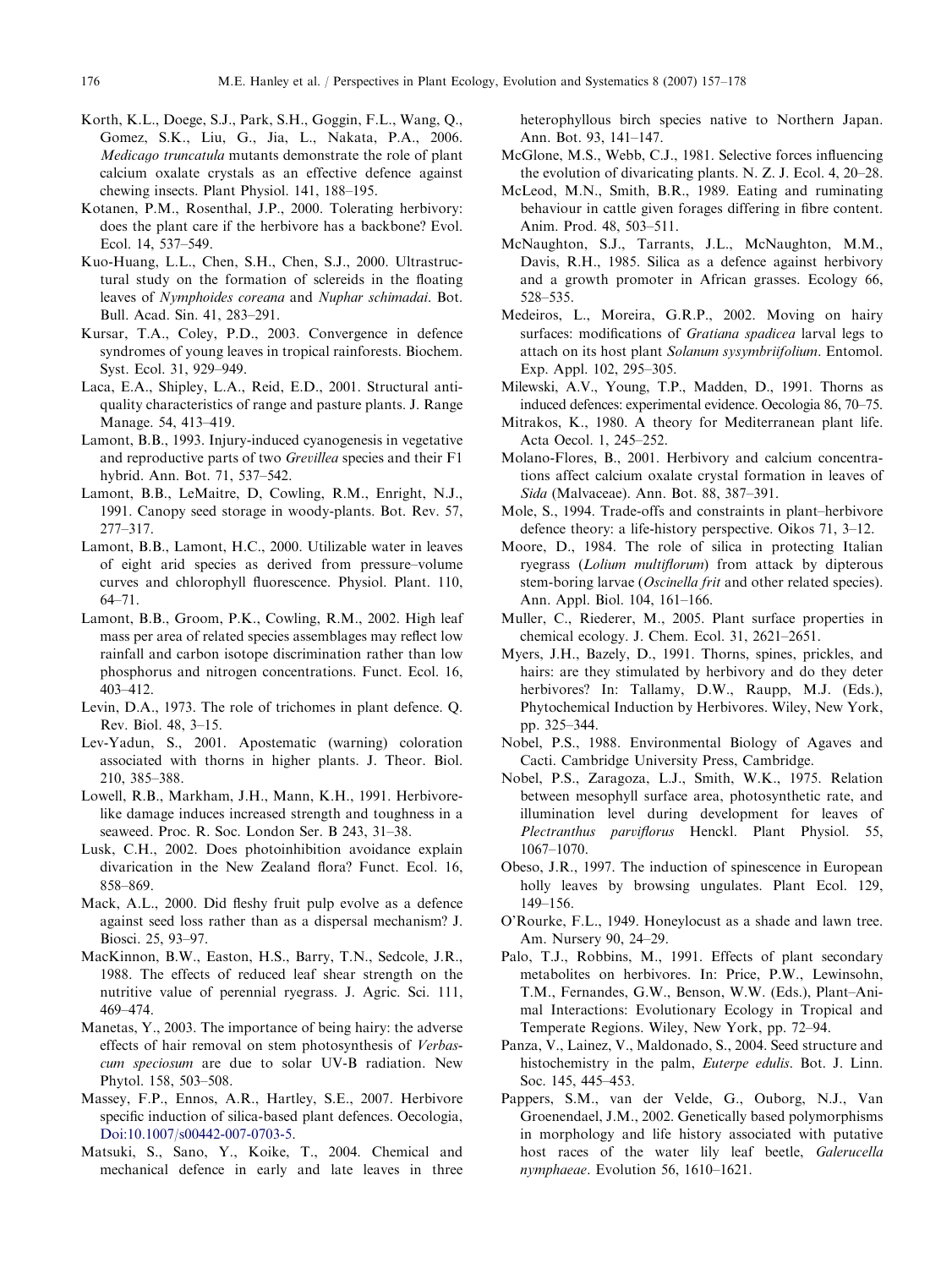- <span id="page-20-0"></span>Parsons, M.H., Koch, J.M., Lamont, B.B., Vlahos, S., Fairbanks, M, 2006. Planting density effects and selective herbivory by kangaroos on species used in restoring forest communities. For. Ecol. Manage. 229, 39–49.
- Peeters, P.J., Sanson, G., Read, J., 2007. Leaf biomechanical properties and the densities of herbivorous insect guilds. Funct. Ecol. 21, 246–255.
- Pennings, S.C., Paul, V.J., 1992. Effect of plant toughness, calcification, and chemistry on herbivory by Dolabella auricularia. Ecology 73, 1606–1619.
- Pennings, S.C., Puglisi, M.P., Pitlik, T.J., Paul, V.J., 1996. Effect of secondary metabolites and  $CaCO<sub>3</sub>$  on feeding by surgeonfishes and parrotfishes: within-plant comparisons. Mar. Ecol. Progr. Ser. 134, 49–58.
- Pennings, S.C., Carefoot, T.H., Siska, E.L., Chase, M.E., Page, T.A., 1998. Feeding preferences of a generalist saltmarsh crab: relative importance of multiple plant traits. Ecology 79, 1968–1979.
- Perez-Barberia, F.J., Gordon, I.J., 1998. Factors affecting food comminution during chewing in ruminants: a review. Biol. J. Linn. Soc. 63, 233–256.
- Perez-Barberia, F.J., Elston, D.A., Gordon, I.J., Illius, A.W., 2004. The evolution of phylogenetic differences in the efficiency of digestion in ruminants. Proc. R. Soc. London Series B 271, 1081–1090.
- Perez-Harguindeguy, N., Diaz, S., Vendramini, F., Cornelissen, J.H.C., Gurvich, D.E., Cabido, M., 2003. Leaf traits and herbivore selection in the field and in cafeteria experiments. Aust. Ecol. 28, 642–650.
- Perevolotsky, A., Haimov, Y., 1992. Structural response of Mediterranean woodland species to disturbance: evidence of different defence strategies. Israel J. Bot. 40, 305–313.
- Phillips, C.J., Oxberry, B., 1972. Comparative histology of molar dentitions of Microtus and Clethrionomys, with comments on dental evolution in microtine rodents. J. Mammal. 53, 1–20.
- Pisani, J.G., Distel, R.A., 1998. Inter- and intraspecific variations in production of spines in Prosopis caldenia and Prosopos flexuosa. J. Chem. Ecol. 24, 23–36.
- Potter, D.A., Kimmerer, T.W., 1988. Do holly leaf spines really deter herbivory? Oecologia 75, 216–221.
- Quiring, D.T., Timmins, P.R., Park, S.J., 1992. Effect of variations in hooked trichome densities of Phaseolus vulgaris on longevity of Liriomyza trifolii (Diptera: Agromyzidae) adults. Environ. Entomol. 21, 1357–1361.
- Rafferty, C., 1999. Dietary selection of macropods in south western Australia with particular reference to plant physiological defences. Honours thesis, Curtin University of Technology, Perth.
- Rafferty, C, Lamont, B.B., 2007. Selective herbivory by mammals on 19 species planted at two densities. Acta Oecol., in press.
- Rafferty, C., Lamont, B.B., Hanley, M.E., 2005. Selective feeding by western grey kangaroos on seedlings of Hakea species varying in morphology and chemistry. Plant Ecol. 177, 201–208.
- Rathcke, B.J., Poole, R.W., 1975. Coevolutionary race continues: butterfly larval adaptation to plant trichomes. Science 187, 175–176.
- Read, J., Sanson, G.D., 2003. Characterizing sclerophylly: the mechanical properties of a diverse range of leaf types. New Phytol. 160, 81–99.
- Read, J., Sanson, G.D., Lamont, B.B., 2005. Leaf mechanical properties in sclerophyll woodland and shrubland on contrasting soils. Plant Soil 276, 95–113.
- Rhoades, D.F., 1979. Evolution of plant chemical defence against herbivores. In: Rosenthal, G.A., Janzen, D.H. (Eds.), Herbivores: Their Interaction with Secondary Plant Metabolites. Academic Press, New York, pp. 1–55.
- Robbins, C.T., 1993. Wildlife Feeding and Nutrition. Academic Press, San Diego.
- Roberts, M.R., Paul, N.D., 2006. Seduced by the dark side: integrating molecular and ecological perspectives on the influence of light on plant defence against pests and pathogens. New Phytol. 170, 677–699.
- Rohner, C., Ward, D., 1997. Chemical and mechanical defence against herbivory in two sympatric species of desert Acacia. J. Veg. Sci. 8, 717–726.
- Rosenthal, J.P., Kotanen, P.M., 1994. Terrestrial plant tolerance to herbivory. Trends Ecol. Evol. 9, 145–148.
- Ruiz, N., Ward, D., Saltz, D., 2002. Responses of Pancratium sickenbergeri to simulated bulb herbivory: combining defence and tolerance strategies. J. Ecol. 90, 472–479.
- Salleo, S., Nardini, A., 2000. Sclerophylly; evolutionary advantage or mere epiphenomenon? Plant Biosystems 134, 247–259.
- Saltz, D., Ward, D., 2000. Responding to a three-pronged attack: desert lilies subject to herbivory by dorcas gazelles. Plant Ecol. 148, 127–138.
- Schimper, A.F.W., 1903. Plant Geography upon a Physiological Basis. Fisher, W.R. (Transl.). Clarendon Press, Oxford.
- Schindler, J.R., Fullbright, T.E., Forbes, T.D.A., 2003. Influence of thorns and tannins on white-tailed deer browsing after mowing. J. Arid Environ. 55, 361–377.
- Schoonhoven, L.M., van Loon, J.J.A., Dicke, M., 2005. Insect–Plant Biology. Oxford University Press, Oxford.
- Shimazaki, A., Miyashita, T., 2002. Deer browsing reduces leaf damage by herbivorous insects through an induced response of the host plant. Ecol. Res. 17, 527–533.
- Siebert, M.W., 1975. Candidates for the biological control of Solanum eleagnifolium Cav. (Solanaceae) in South Africa. 1. Laboratory studies on the biology of Gratiana lutescens (Boh.) and Gratiana pallidula (Boh.) (Coleoptera: Cassididae). J. Entomol. Soc. Southern Africa 38, 297–307.
- Silman, M.R., Terborgh, J.W., Kiltie, R.A., 2003. Population regulation of a dominant rainforest tree by a major seed predator. Ecology 84, 431–438.
- Skogsmyr, I., Fagerström, T., 1992. The cost of anti-herbivory defence: an evaluation of some ecological and physiological factors. Oikos 64, 451–457.
- Stamp, N., 2003. Out of the quagmire of plant defence hypotheses. Q. Rev. Biol. 78, 23–55.
- Stavrinides, M.C., Skirvin, D.J., 2003. The effect of chrysanthemum leaf trichome density and prey spatial distribution on predation of Tetranychus urticae (Acari: Tetranychidae) by Phytoseiulus persimilis (Acari: Phytoseiidae). Bull. Entomol. Res. 93, 343–350.